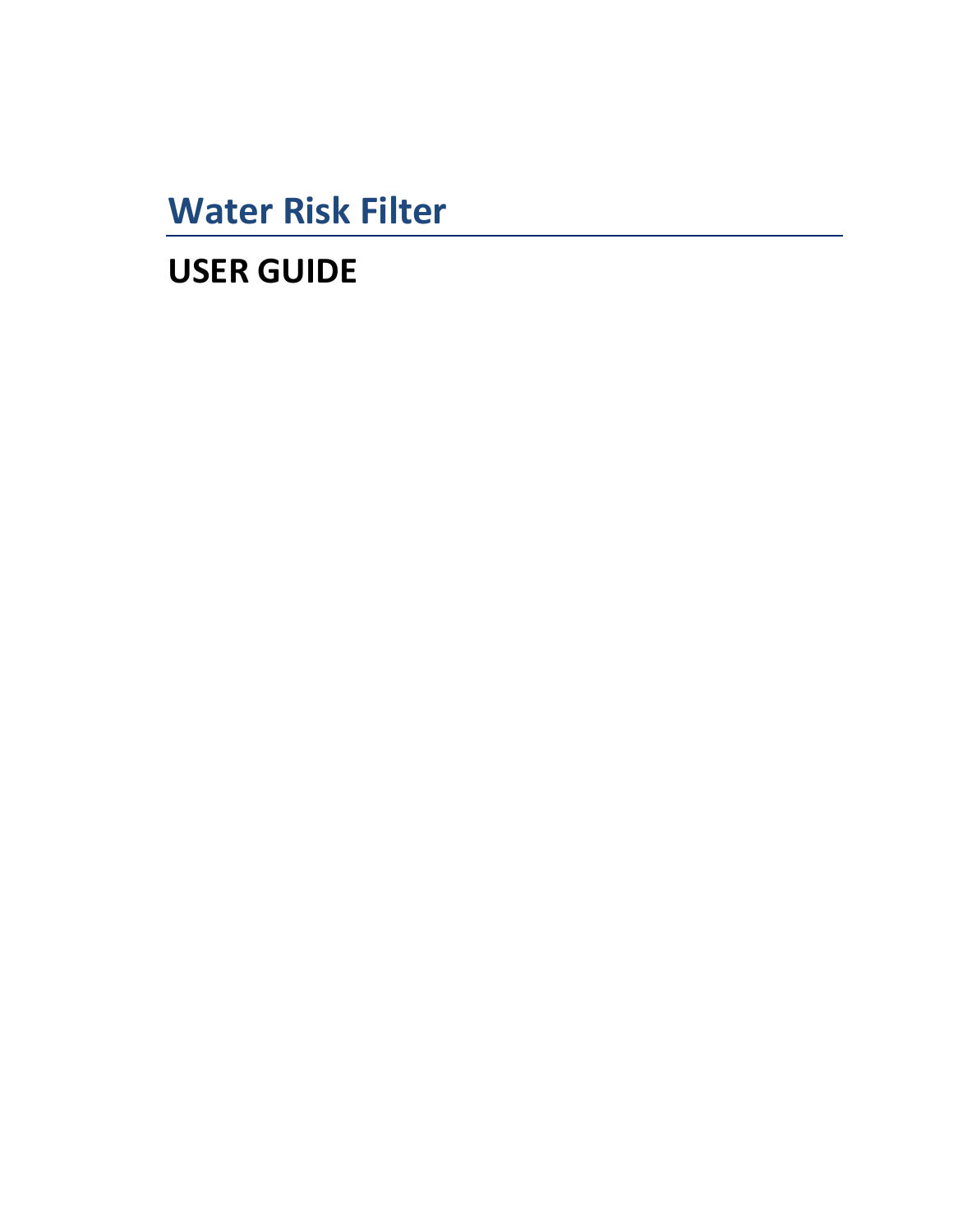Copyright © 2012 Prognoz Corporation. All rights reserved. All trademarks are the property of their respective owners.

No portion of this user guide may be reproduced or transmitted in any form or by any means, electronic or mechanical, including photocopying, recording, or information storage and retrieval systems, for any purpose other than the recipient's personal use, without the express written permission of Prognoz.

The information contained in this user guide is subject to change without notice. While every effort has been made to ensure the accuracy and reliability of this information, neither Prognoz nor its partners or affiliates shall be liable for errors contained herein or consequential damages in connection with the furnishing, performance, or use hereof.

The software described herein is licensed subject to the conditions set forth in the software services agreement.

Document version 0.93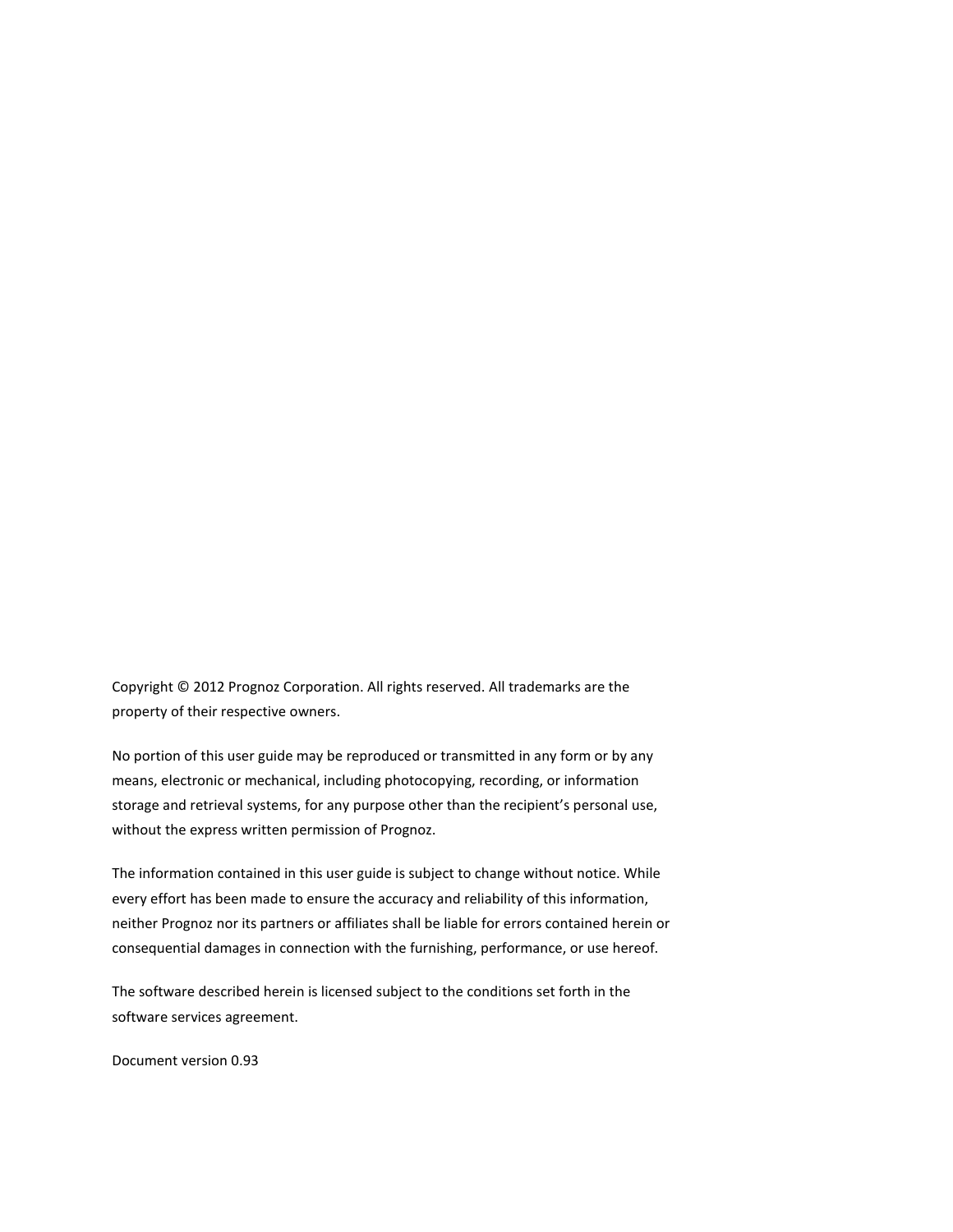# **Table of contents**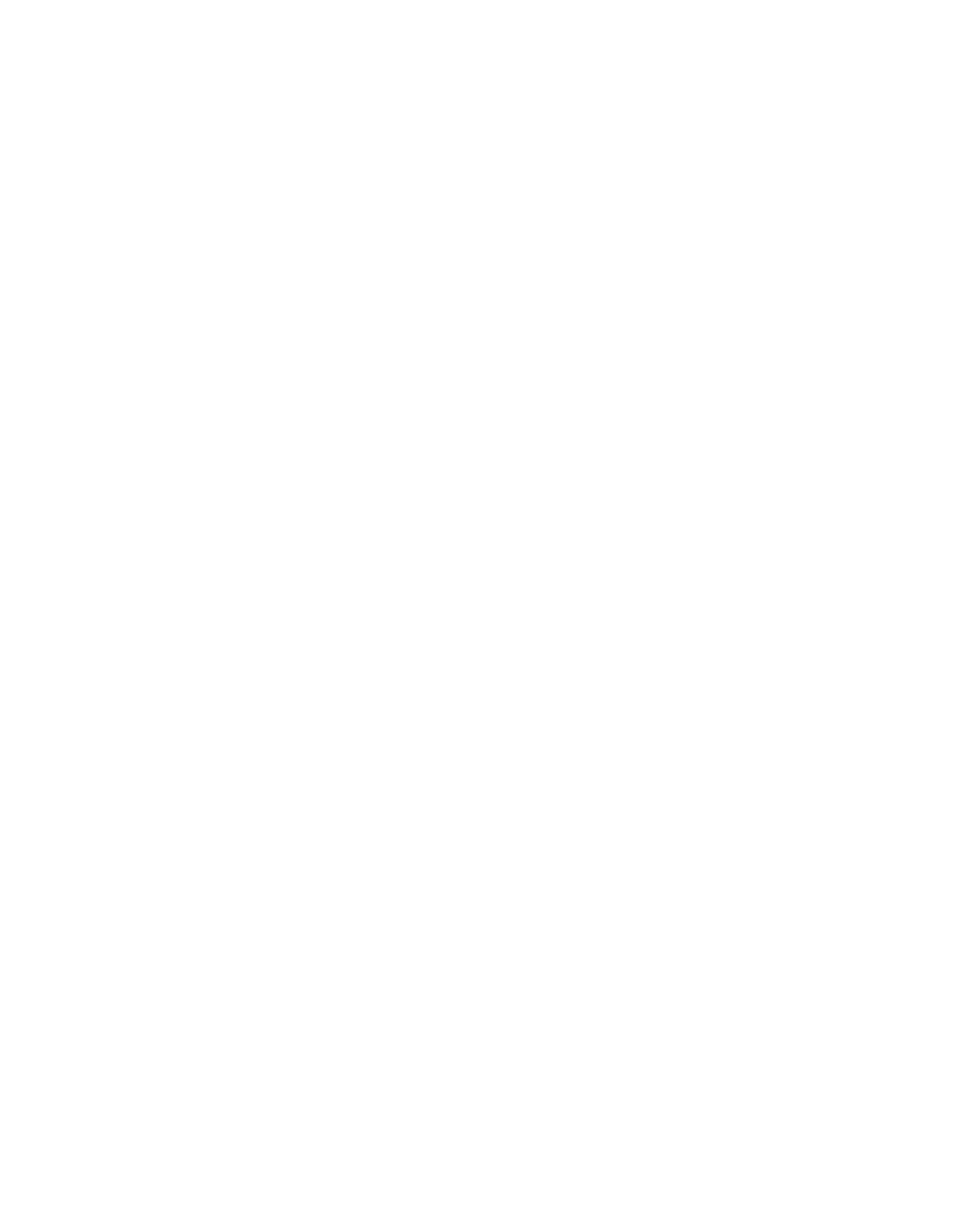# **About the Water Risk Filter**

The Water Risk Filter is an online application for corporate officers, facility managers, and investors to analyze the impact of their business activity on the water supply, understand potential risk exposures, and obtain ideas for mitigating risk in a proactive way.

To use the Water Risk Filter, browse to *www.waterriskfilter.panda.org.* We recommend that you use Internet Explorer 7 or higher, Mozilla Firefox 9 or higher, the latest version of the Google Chrome, or Safari 5 browser with pop-ups enabled.

**TIP** To send an email to WWF with regard to this site, click the Feedback button on the right side of the browser window.

### <span id="page-4-0"></span>**Site structure**

The Water Risk Filter contains five main areas. Access these areas using the navigation bar near the top the pages of the site.



- **Home.** This page provides general information about the tool as well as links to the user guide a video tutorial, the FAQs, and more information on water stewardship.
- **Quick View.** This area of the site enables you to assess a facility's basinrelated and company-related risks based on GPS location and industry. Depending on the assessment score, the site might suggest a full assessment for a more detailed company-specific risk report.
- **Full Assessment.** This area of the site contains a tailored questionnaire for calculating a facility's specific basin-related and facility-related water risk. You can present results with different details and populate reports.
- **Maps.** This area of the site enables you to choose from various map overlays, such as water scarcity, biodiversity, and climate change. You may also access a complete list of country profiles to give you a more thorough understanding of water issues in places of key interest.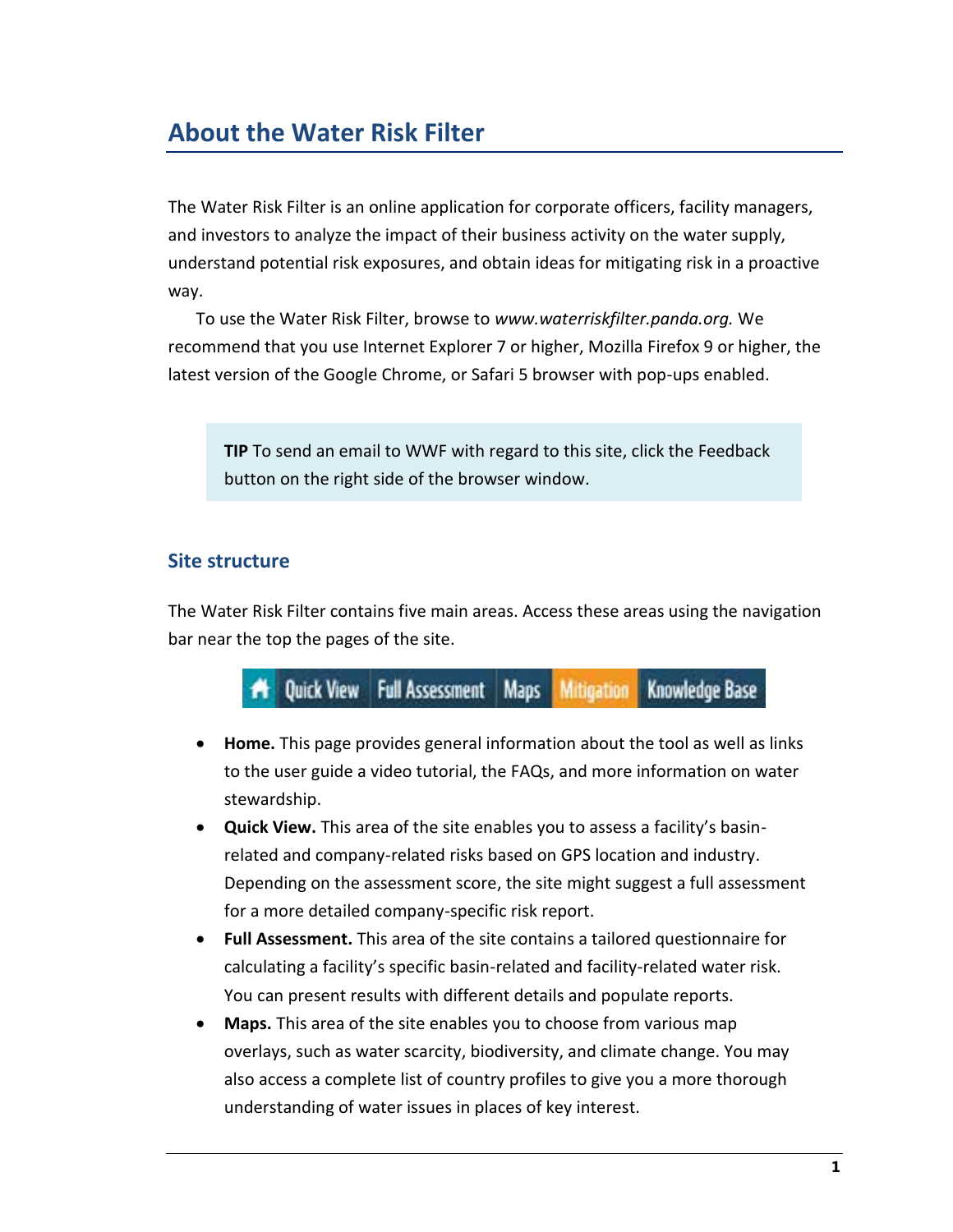- **Mitigation.** This area of the site provides information concerning response to risk. While risk scores are not prescriptive about the specific actions that you should take, the Mitigation section structures your response along the steps of stewardship and the three risk categories of the Water Risk Filter. You can also access a full set of references and support materials for each step as well as links to relevant case studies based on publicly available examples. These case studies enable you to explore how other companies have begun to tackle water issues.
- **Knowledge Base.** This area of the site provides access to supporting information. Learn about water stewardship initiatives, browse a list of key publications, and access a complete country profile database.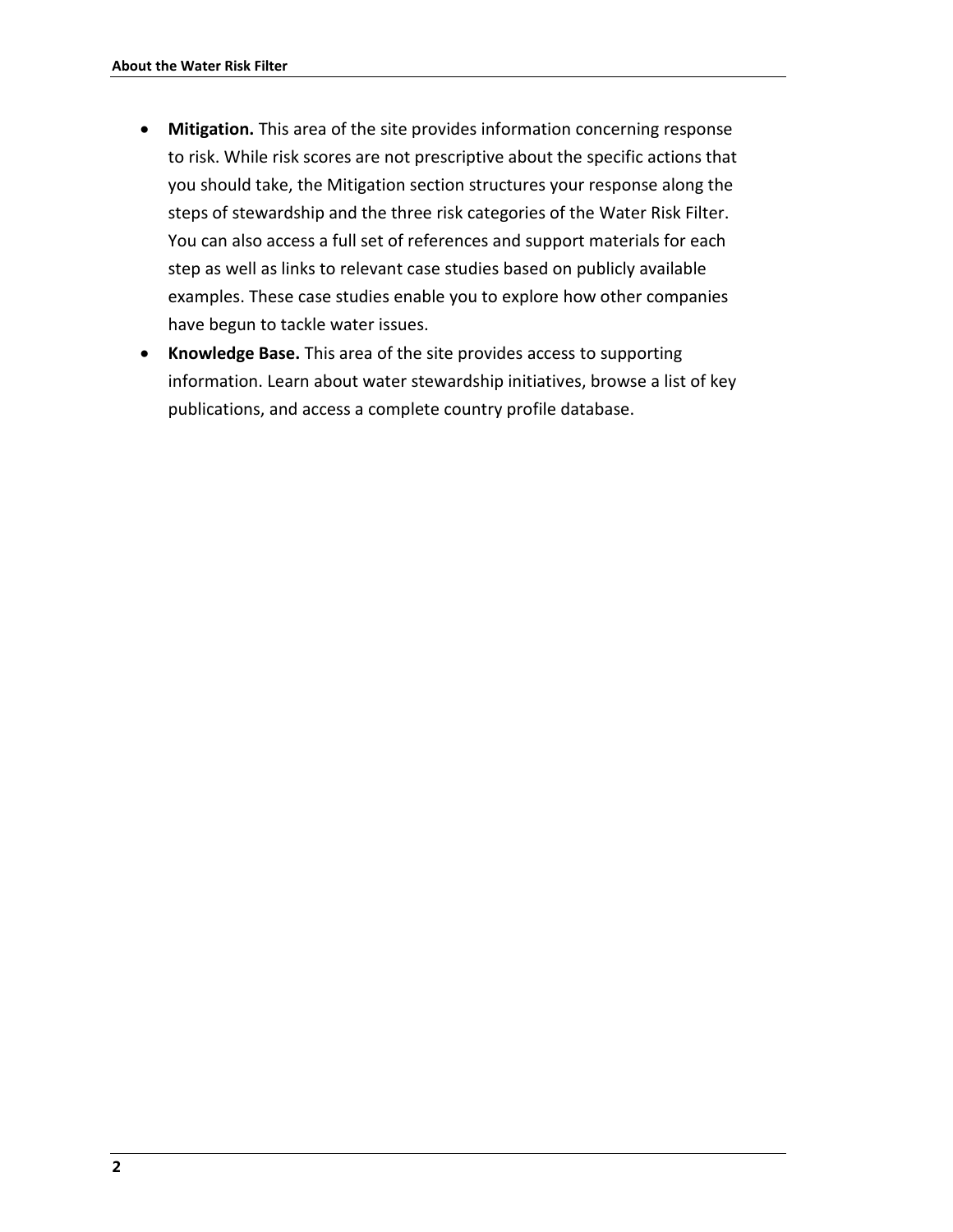## <span id="page-6-0"></span>**Home page**

The home page of the Water Risk Filter provides an overview of the site and links to site resources.



Click the buttons in the navigation bar to go to the various areas of the site. The Mitigation button appears against a different colored background to call your attention to this important site feature.

**NOTE** If you are a portfolio-level or facility-level user, you can access the Admin Panel by clicking the link of your login name near the top of the page, toward the right.

 **To switch between English and Spanish versions of the site,** click the EN and SP links near the top of the page.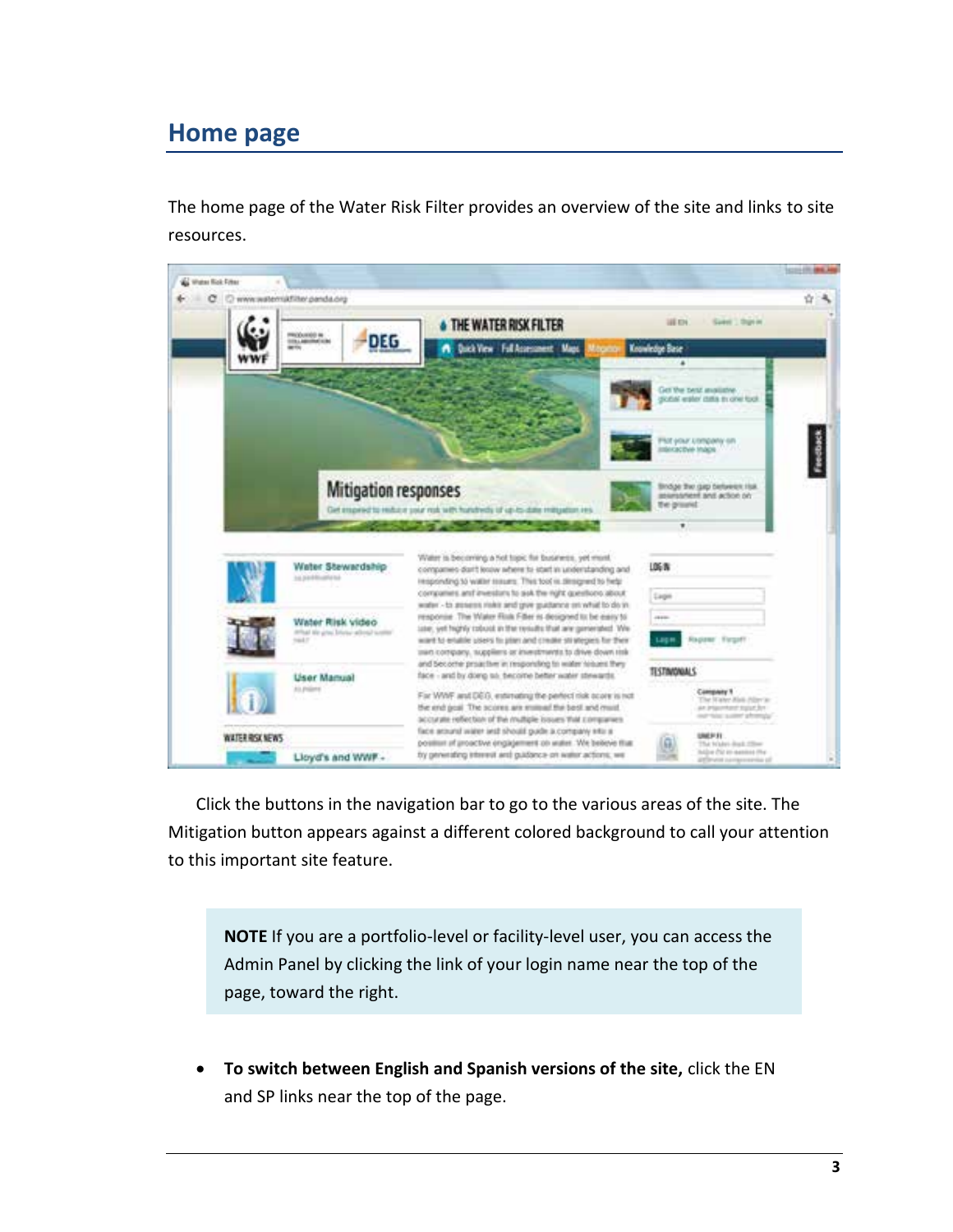- **To read a news story about water risk,** click one of the links under the Water Risk News section, or click the name of this section to go to the Water Risk News page of the Knowledge Base.
- **To find answers to frequently asked questions,** hover over the questions under the FAQs section.

### <span id="page-7-0"></span>**Logging in and registering**

Your login for the Water Risk Filter site determines your level of access to the site's features. There are three different access levels:

- **Portfolio.** Portfolio-level logins are for those who require a broad understanding of a company's water risk across multiple facilities. Portfoliolevel users can administer the logins of facility-level users of the same company.
- **Facility.** Facility-level logins are for managers who are responsible for one or more facilities but who do not necessarily need to assess the water risk for the company as a whole.
- **Guest.** Guest logins provide limited access for those who want to learn more about the site and its features.

When you arrive at the home page for the first time, the site provides you with Guest privileges. To obtain a login for portfolio-level access, click the Register button in the Log In section.

| LOG IN |                  |  |
|--------|------------------|--|
| Login  |                  |  |
|        |                  |  |
| Log in | Register Forgot? |  |

The site displays the Registration dialog box.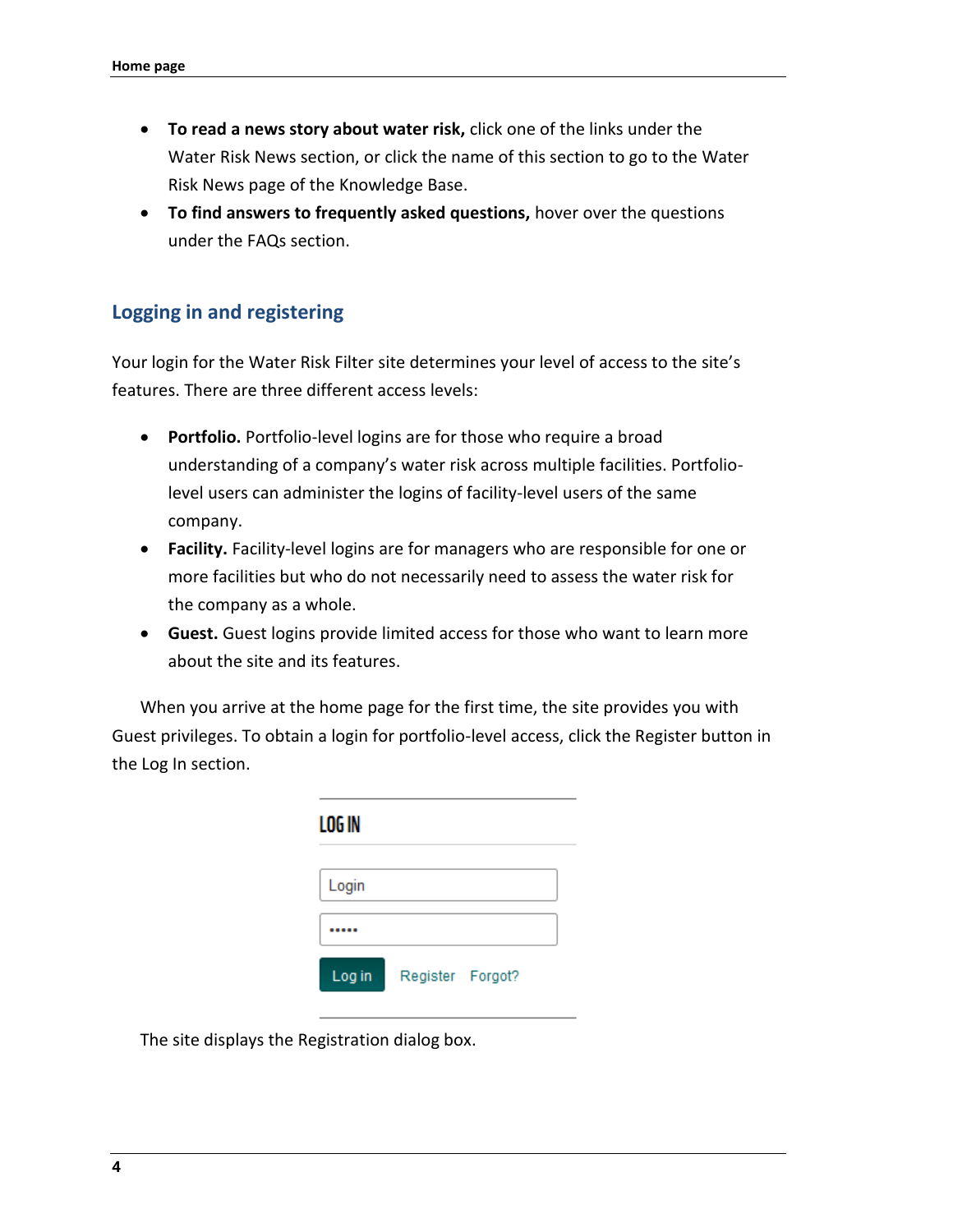| Company logo                                                                                                                                                                                                                                                                                                                                                                                             |             |               |          |
|----------------------------------------------------------------------------------------------------------------------------------------------------------------------------------------------------------------------------------------------------------------------------------------------------------------------------------------------------------------------------------------------------------|-------------|---------------|----------|
| Company name                                                                                                                                                                                                                                                                                                                                                                                             |             |               | Add Logo |
| Contact name                                                                                                                                                                                                                                                                                                                                                                                             |             |               |          |
| Finall                                                                                                                                                                                                                                                                                                                                                                                                   |             |               |          |
| Phone                                                                                                                                                                                                                                                                                                                                                                                                    |             |               |          |
| Login                                                                                                                                                                                                                                                                                                                                                                                                    |             |               |          |
| Password                                                                                                                                                                                                                                                                                                                                                                                                 |             |               |          |
| Confirm Password                                                                                                                                                                                                                                                                                                                                                                                         |             |               |          |
| Country:                                                                                                                                                                                                                                                                                                                                                                                                 | Afghanistan | $\mathcal{V}$ |          |
| Address                                                                                                                                                                                                                                                                                                                                                                                                  |             |               |          |
| Description of business                                                                                                                                                                                                                                                                                                                                                                                  |             |               |          |
| WWF may not share or use the provided data and resulting risk assessment.<br>scores other than indicated below.<br>WWF may use the provided information in an anonymous way for<br>benchmarking purposes<br>WWF may use the provided information in an anonymous way to bring<br>stakeholders in the same region I river basin together<br>WWF may use the name of the company for promotional purposes. |             |               |          |

Fill in the information in this form, and click Save. You may then use your user name and password to log into the site and create facility-level logins for other users in your company. For more information, please refer to the Admin Panel section of this guide.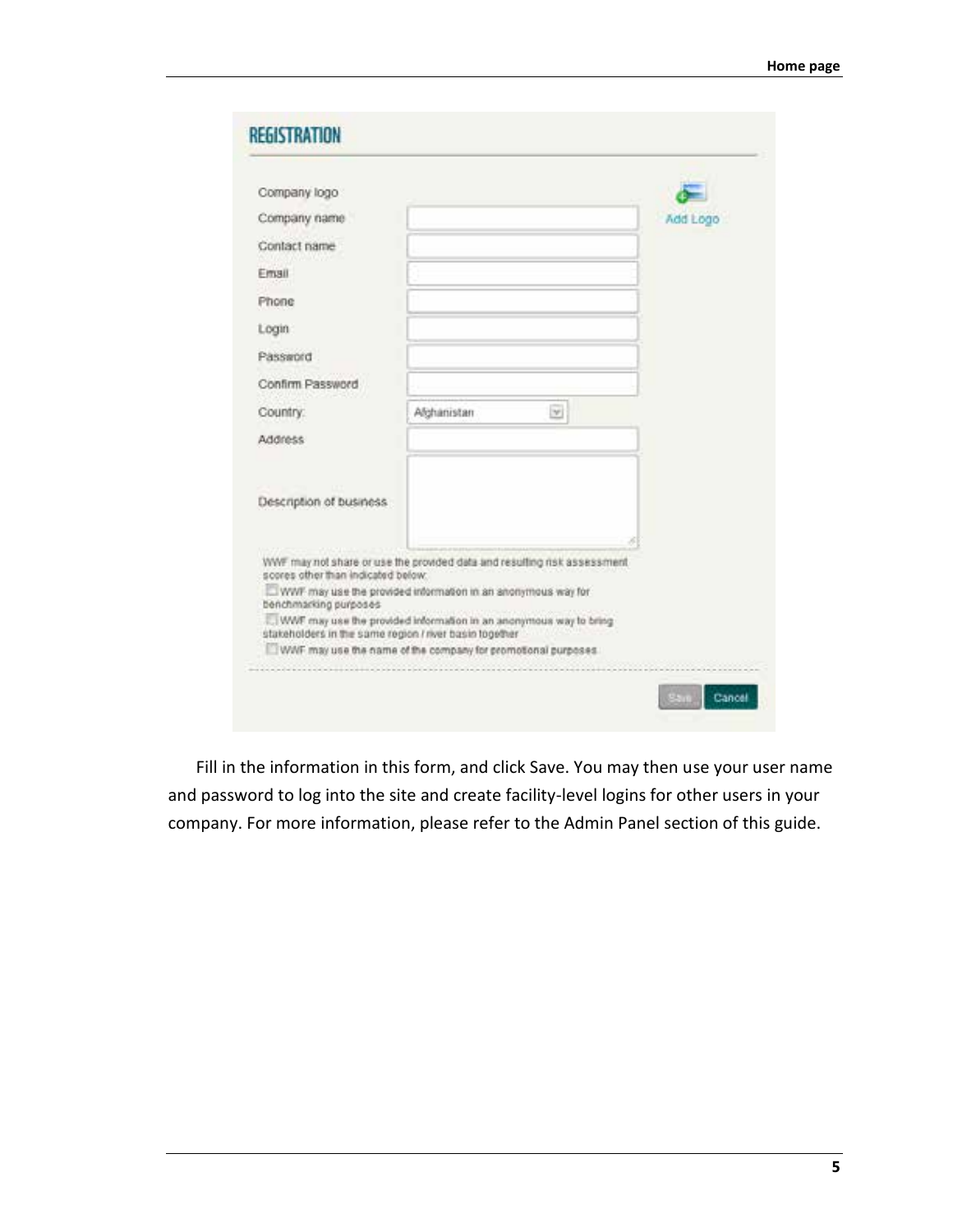# <span id="page-9-0"></span>**Quick View**

The Quick View area provides a high level assessment of the water risk for your company by facility.

- **To view the pre-assessment for a facility,** click the name of the facility in the list on the left side of the browser window.
- **To sort the list of facilities alphabetically, by country, or by industry,** click A-Z, Country, or Industry at the top of the list.
- **To add a facility,** click the Add button.
- **To edit a facility,** click the Edit button.
- **To delete a facility,** click the Delete button.

### <span id="page-9-1"></span>**Interpreting the results**

The top two matrices in the results provide the assessment for the selected facility:

- The results for basin-related risk come from a detailed assessment of 19 risk indicators related to the GPS position of the facility. To see these indicators, go to **[TK]**.
- The results for industry-related risk are a high-level assessment based on industry-typical indicators for water withdrawal and consumption, pollution, and reputational risk.

The top left matrix provides a high-level risk indication for basin- and companyrelated risk. If one of these risks is high, the site displays a warning and suggests that you perform the full assessment.

The top right matrix provides more insight into what is driving the risk levels and whether there are quantity- or quality-related issues with regard to water.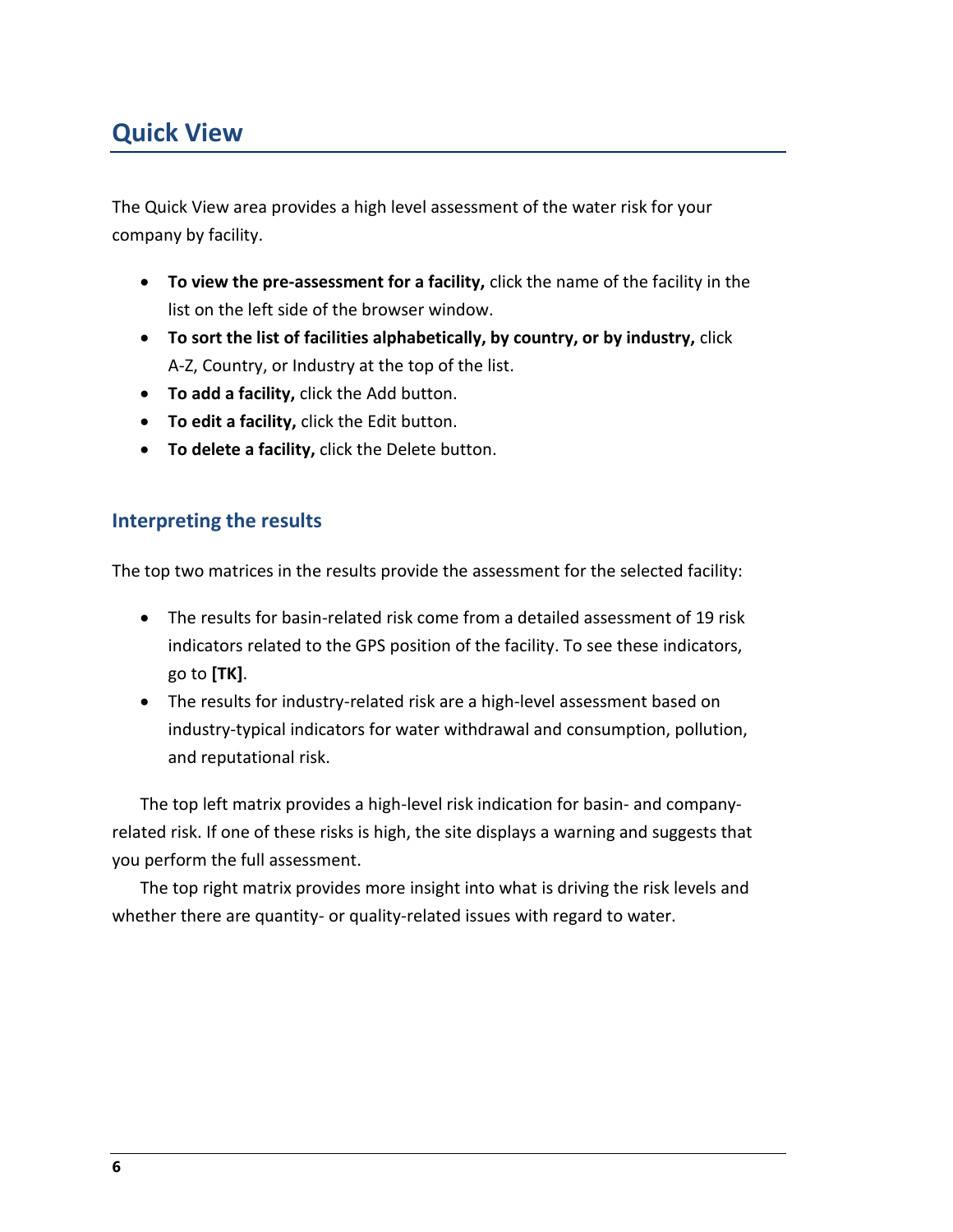

The matrix at the bottom shows the assessment for all assessed facilities of the company as a whole.



Quick View results of all assessment facilities for CampCo

### <span id="page-10-0"></span>**Adding a new facility**

To add a new facility, click the Add New Facility button at the bottom of the facility list. The site displays the New Facility dialog box.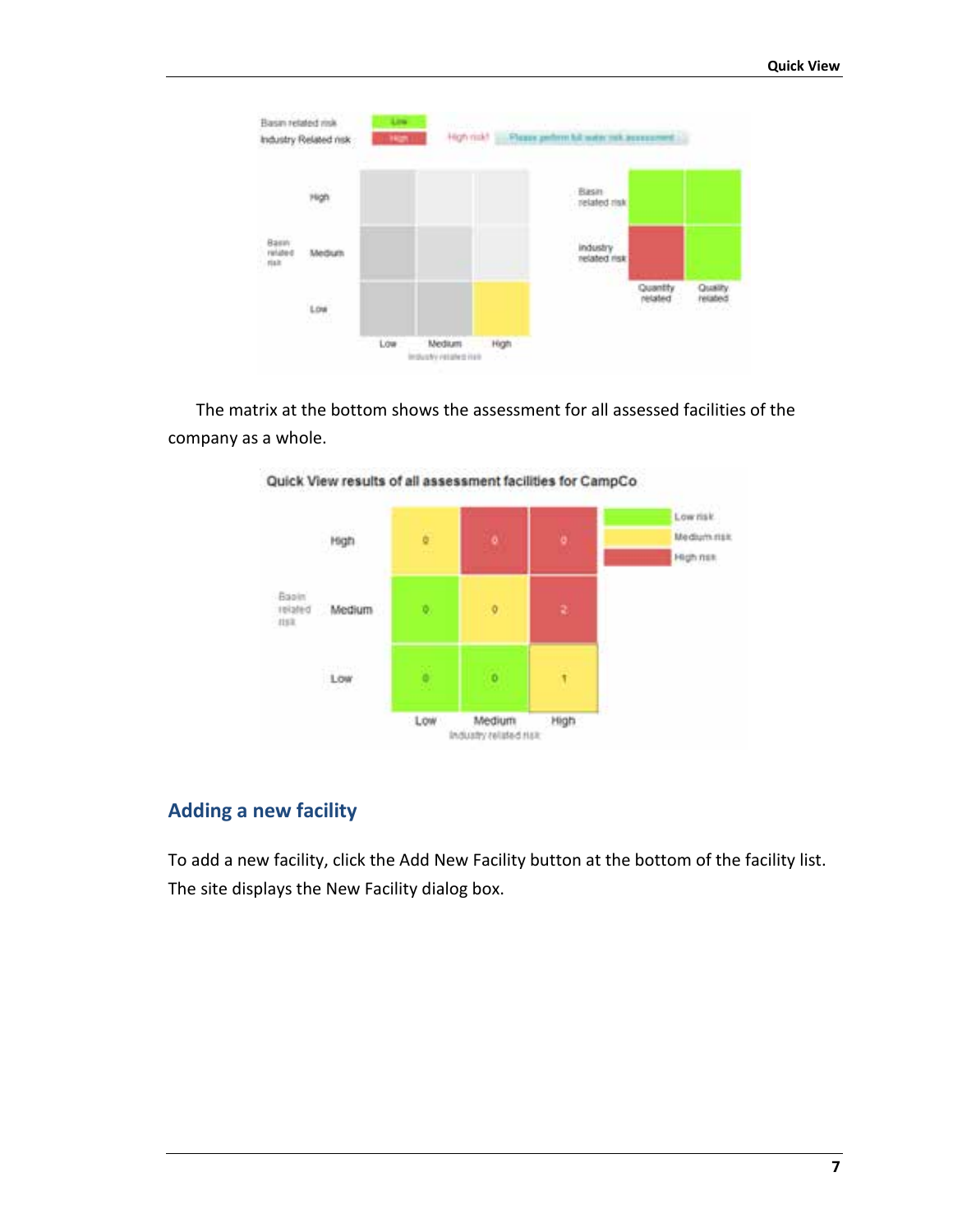| Name             |                              |
|------------------|------------------------------|
| Industry         | Agriculture (Animal produc V |
| Provide location | select on map                |

Then follow these steps:

- 1. Type the name of the facility in the Name field.
- 2. Choose the industry of this facility from the Industry drop-down menu.
- 3. Indicate the location of the facility by clicking Select On Map. The Select Location dialog box appears:

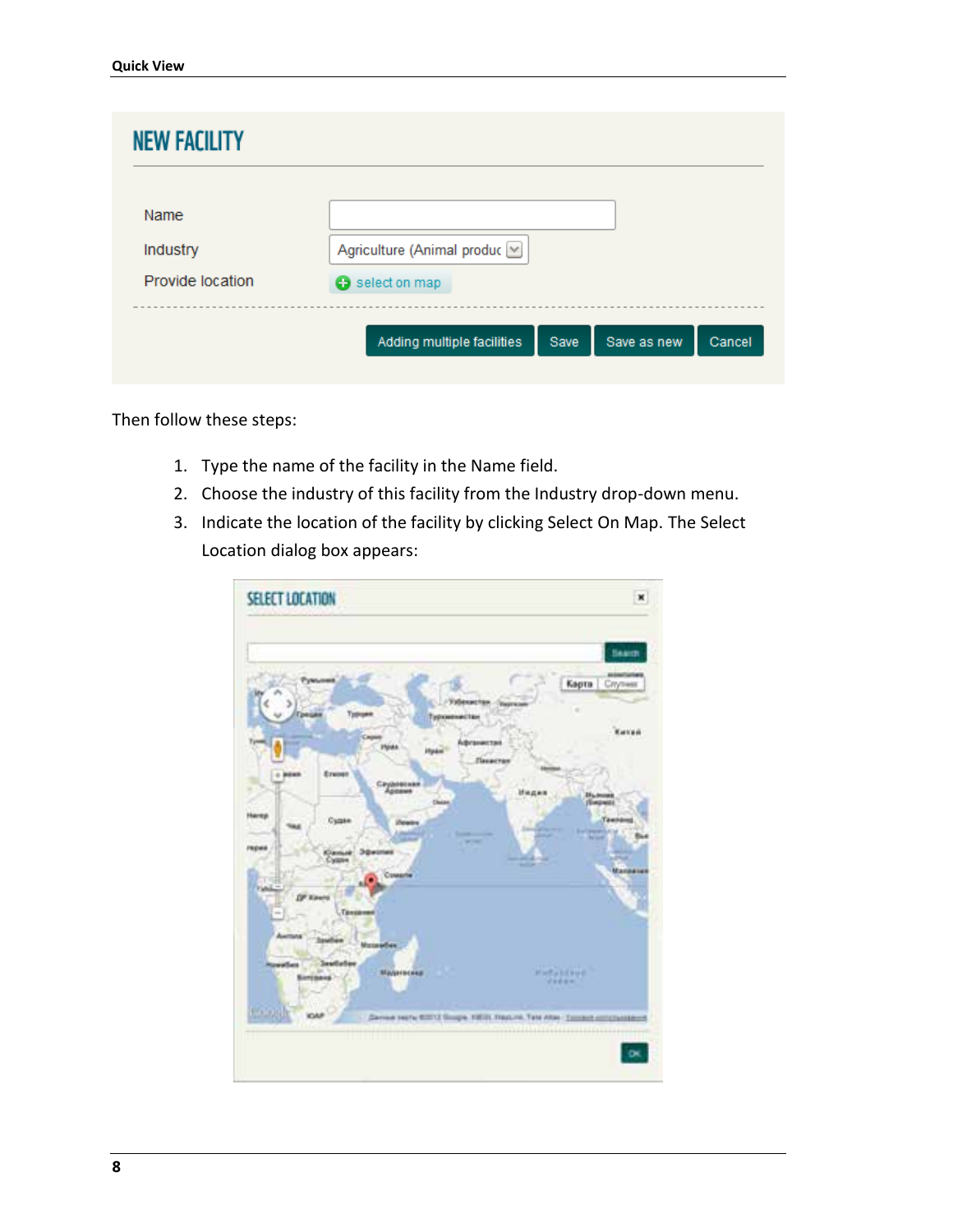In the search field, type the name of the city or region, and click Search. The map places a marker at this location. If you need to fine-tune the placement of the facility, zoom in by dragging the Zoom slider, and drag the position of the marker.

**NOTE** Providing accurate location information is essential to assessing the facility's risk. The tool links the GPS position of the provided location to the different underlying databases.

- 4. Click OK. The Select Location dialog box closes.
- 5. Click Save. The site adds the facility to your company profile.

#### <span id="page-12-0"></span>**Adding multiple new facilities at the same time**

From the New Facility dialog box, you can add a number of new facilities at the same time. To do so, click the Adding Multiple Facilities button at the bottom of the dialog box. The Adding Multiple Facilities dialog box appears.

| Name <sub>1</sub> | <b>Multipley</b> |          | License             |
|-------------------|------------------|----------|---------------------|
| Carris/CoUSA      | <b>Seems</b> 8   |          | <b>Q</b> telebising |
| CampCoEurope      | Selected II      |          | <b>O</b> HATHUNG    |
| CampCohoia        | Sewched G        | (0.0010) | <b>Q</b> MATIFIED   |
|                   | <b>Seemst 8</b>  |          | O leatin fue        |
|                   |                  |          |                     |
|                   |                  |          |                     |
|                   |                  |          |                     |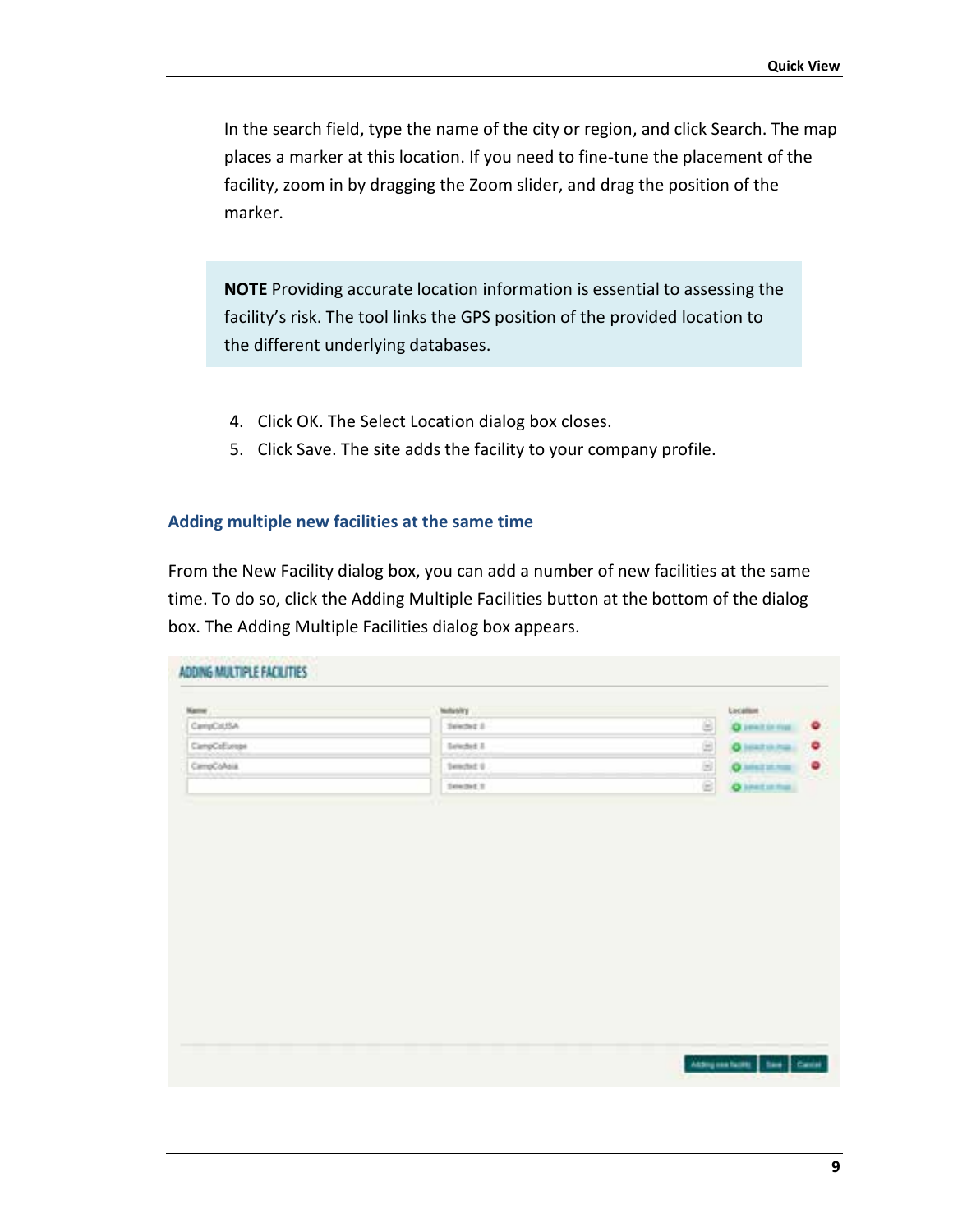Then follow these steps:

- 1. Type the name of a facility in the Name field. The site automatically opens a new row of fields.
- 2. Choose the industry for the facility from the Industry drop-down menu.
- 3. Set the location for the facility by clicking its Select On Map link.
- 4. Repeat Steps 1–3 for each facility that you want to add. When you are finished, click Save.

From the Adding Multiple Facilities dialog box, you can also perform the following actions:

- **To delete a facility,** click its Delete icon to the right of its row of fields.
- **To revert to the dialog box for single-facility entry,** click the Adding One Facility button.

### <span id="page-13-0"></span>**Editing a facility**

To edit a facility, click its Edit button. The site displays the Edit Facility dialog box.

| Name.            | CampCoUSA                |  |  |
|------------------|--------------------------|--|--|
| Industry         | Beverages producers<br>쎈 |  |  |
| Provide location | <b>O</b> selection map   |  |  |

Edit the definition of the facility as you require, and click Save.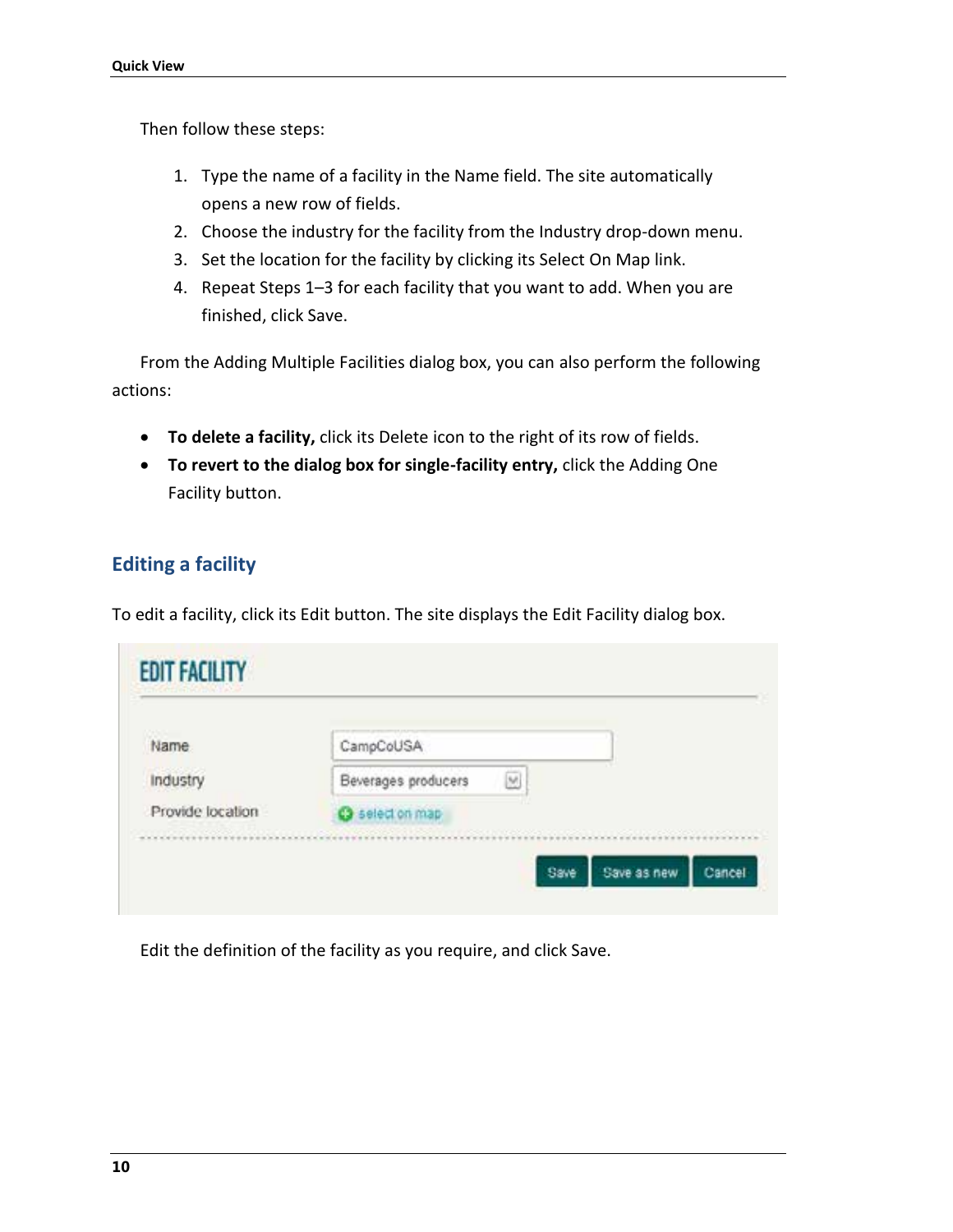# <span id="page-14-0"></span>**Full Assessment**

The Full Assessment area of the site provides a more in-depth look at your company's water risk by facility.

- **To view the assessment for a facility,** click the name of the facility in the list on the left side of the browser window.
- **To sort the list of facilities alphabetically, by country, or by industry,** click A-Z, Country, or Industry at the top of the list.
- **To edit a facility,** click the Edit button.
- **To delete a facility,** click the Delete button.

The Full Assessment area has four tabs: Questionnaire, Portfolio Results, Facility Results, and Reports. Each tab gives you different tools for assessing your risk. Depending on the access level of your login, you might not be able to use all four.

### <span id="page-14-1"></span>**Questionnaire**

Use the questionnaire to determine the specific water risk for the selected facility. Each facility has its own questionnaire; the answers from one facility do not affect the water risk for other facilities, although a high-risk facility does affect the risk level of the company as a whole.

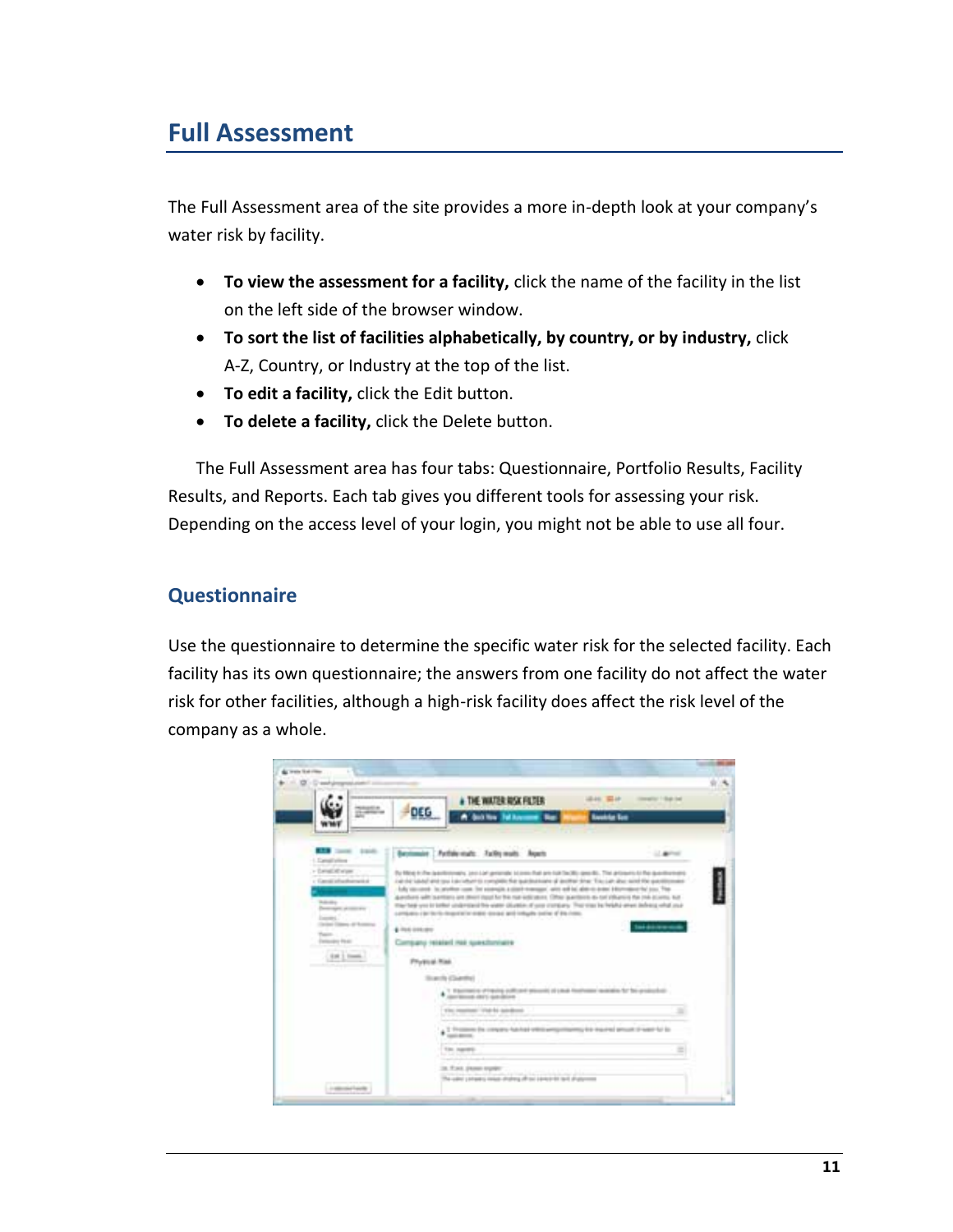Answer the questions on the questionnaire, and click the Save And Show Results button. The site takes you to the Portfolio Results tab.

**TIP** You may return to the questionnaire at any time to modify your answers. When you are finished, click Save And Show Results to save your changes.

#### <span id="page-15-0"></span>**Sending a link to the questionnaire to another user**

The site enables you to send a link to the questionnaire to another user in your company. You might use this feature when the other person is better able to answer facility-specific questions.

To send the link in an email, click the envelope icon to the right of the row of tabs. The Send dialog box appears.

| SEND            |             |
|-----------------|-------------|
| Company: CampCo |             |
| CampCoAsia      |             |
| · CampCoEurope  |             |
| CampCoUSA       |             |
| Add User        |             |
|                 | . .<br>Send |

- **To choose the user who should fill out the questionnaire,** select this user's radio button.
- **To send the link to the questionnaire to the selected user,** click Send.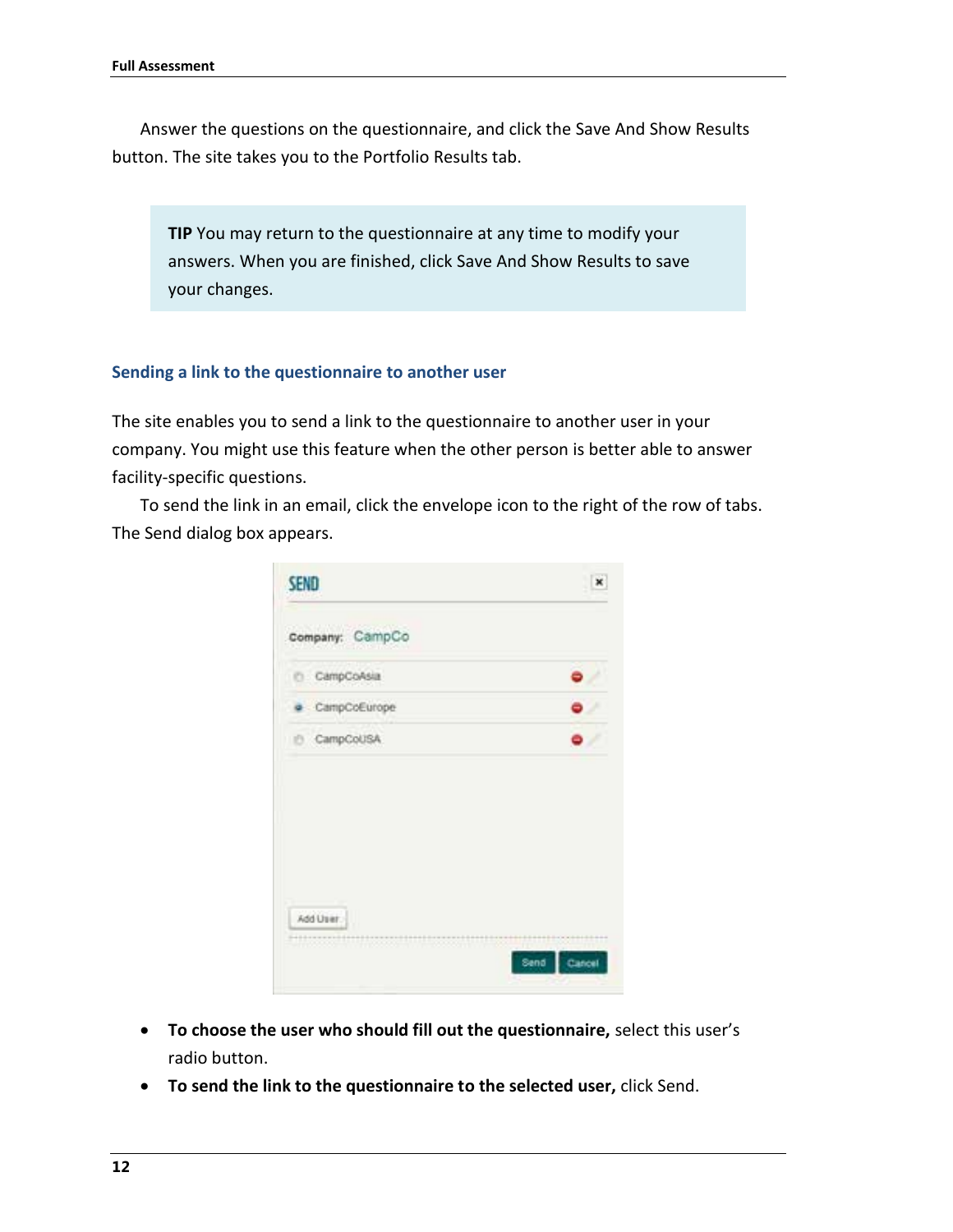- **To delete a user,** click this user's Delete icon.
- **To edit a user,** click this user's Edit icon.
- **To add a new user,** click Add User.

#### <span id="page-16-0"></span>**Portfolio Results**

The Portfolio Results tab shows a matrix of all basin and company risks for all the assessed facilities of your company.



<span id="page-16-1"></span>The table below the matrix provides risk scores for each facility individually.

#### **Facility Results**

The Facility Results tab shows aggregated risk scores for the selected facility as a heat map.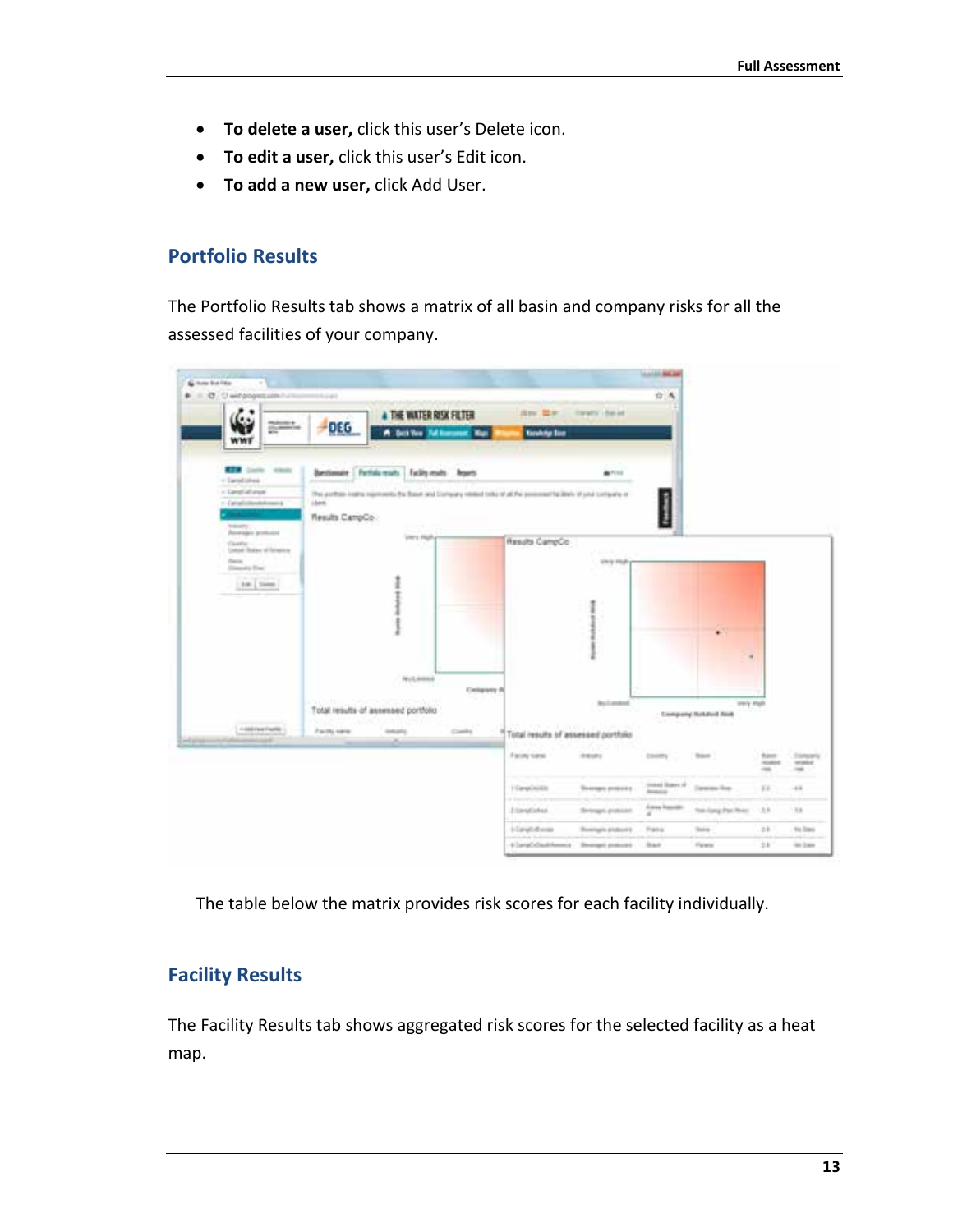

Below the heat map, you find detailed results broken down by basin-related risk and company-related risk. Basin-related risk results come from the Quick View calculations, based on the 19 indicators linked to the GPS position of the facility location that you provided. Company-related risk results come from the answers to the facility-specific questionnaires.



- **To get more information about a particular risk,** hover over its Information icon.
- **To edit your answer for any company-related risk,** click its Edit icon, and choose a new answer from the choices that appear. The site makes the change and marks the Edit icon to help you remember that you modified this answer. Please note that basin-related risks are not editable.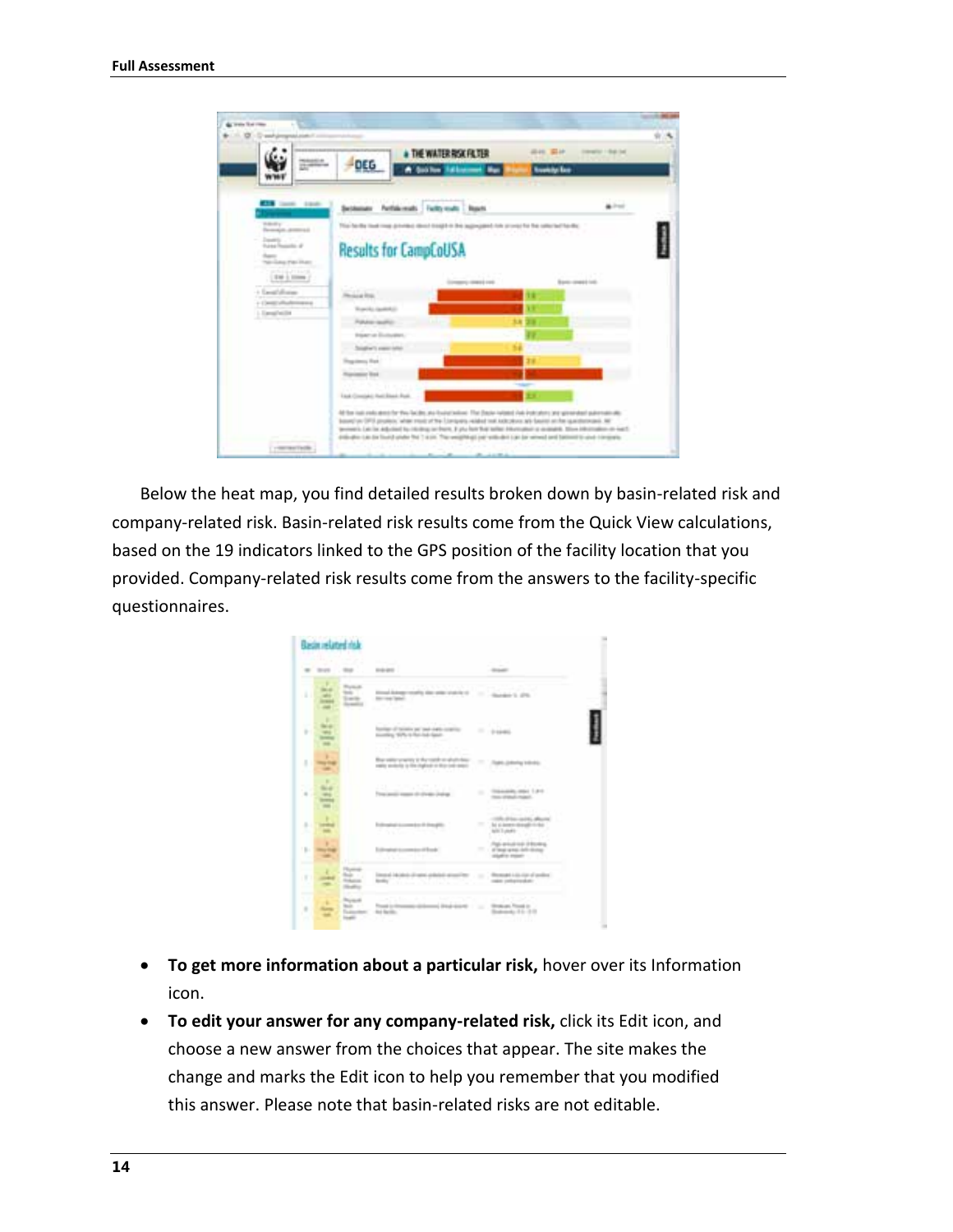|     |                                         | <b>Company related risk</b>                             |                                                                                                                               |    |                                                       | ills to traportant of #<br>20 Not overly important |                                          |
|-----|-----------------------------------------|---------------------------------------------------------|-------------------------------------------------------------------------------------------------------------------------------|----|-------------------------------------------------------|----------------------------------------------------|------------------------------------------|
| 324 | Score                                   | 635479<br>Rosk                                          | Indicator                                                                                                                     |    | Amaer                                                 | D Neutral<br>D'important                           | C: Very important / Vital for operations |
|     | 小津山<br>No or<br>very<br>lenited<br>risk | Physical<br>Risk:<br>Scarcity <sup>®</sup><br>(Quantty) | Importance of having sufficient amounts of<br>clean freshwater available for the production/<br>npetational site's operations |    | Not important at all<br><b>A ROCK TO A CARD THE R</b> |                                                    |                                          |
| ì.  | к<br>Very<br>high milk                  |                                                         | Problems the company has/had<br>withdrawing/obtaining the required amount of<br>water for its operations.                     | 理论 | Yas, regulaty                                         |                                                    |                                          |
| 2a  |                                         |                                                         | If yes, please explain:                                                                                                       |    | shutting off our sarvice for<br>lack of payment.      | The water company keeps                            |                                          |

#### <span id="page-18-0"></span>**Adjusting weightings**

The site weights the various risk factors to determine your facility's overall water risk. If you have better knowledge of the local situation and wish to adjust these weightings for a more accurate assessment, click the Tailor Weightings button at the top of the detailed list. The Weightings dialog box appears.

| WEEK TINS                                                                                                                                                                        |                         |                     |               |
|----------------------------------------------------------------------------------------------------------------------------------------------------------------------------------|-------------------------|---------------------|---------------|
| <b>LIFETIN</b><br><b>Blak</b>                                                                                                                                                    | Lavinal 4<br>eeightings | Larvel T<br>reducer | Level 3       |
| Company related risk questionnaire tutal                                                                                                                                         | 42+108.8%               |                     |               |
| Physical Risk                                                                                                                                                                    | 41.8 %                  | $T = 100.8%$        |               |
| <b>Branchi (Quantiti)</b>                                                                                                                                                        |                         | 46.0 No             | $T = 340.0\%$ |
| Importance of harms software arounder of class thermaker publishe for the production spendomal site's<br>appropriated.                                                           |                         |                     | 414 %         |
| 7. Profileme this company has that with the energy blue required entrate of water the be contained.                                                                              |                         |                     | 四日 海          |
| Total porcell arrows of finalisated with these settles than the typical problem on through the recoverage.<br>watahi (IN3/year)<br>prestigation of the company of the product of |                         |                     | 71.1.15       |
| Parcertage of the total amount of witchways subscribed as terrorisal coloral toward men securi-<br>Maximum around furthis indicate to 187%<br>CASA E ROMANO                      |                         |                     | 地主 海          |
| Pattuton (Gualda)                                                                                                                                                                |                         | 11.79               | $2 - 30006$   |
| Typical lane) of leater pollutial classed by this interest                                                                                                                       |                         |                     | M.E. 1%       |
| To summer of themself, performs of the letter the company with bank better year is operators:                                                                                    |                         |                     | $411 - 56$    |
| Particularly of the settlebase, businesses that is discrimined with pains invel of justman                                                                                       |                         |                     | 71.7%         |
| Guilty youngerments of the enter the company retinitions and disclinizes by the company tired or an-<br>andromal permanent<br>a control and a state of the con-                  |                         |                     | $70.2 - 76$   |
| Prysocal risk of expatrers                                                                                                                                                       |                         | 20.0 (%)            | $T = 740.05$  |

Type new values in the fields as you require, and then click OK to save your changes. The site displays a warning if the sum of the weightings does not equal 100 percent for each level. To revert to the model's recommended weightings, click Reset.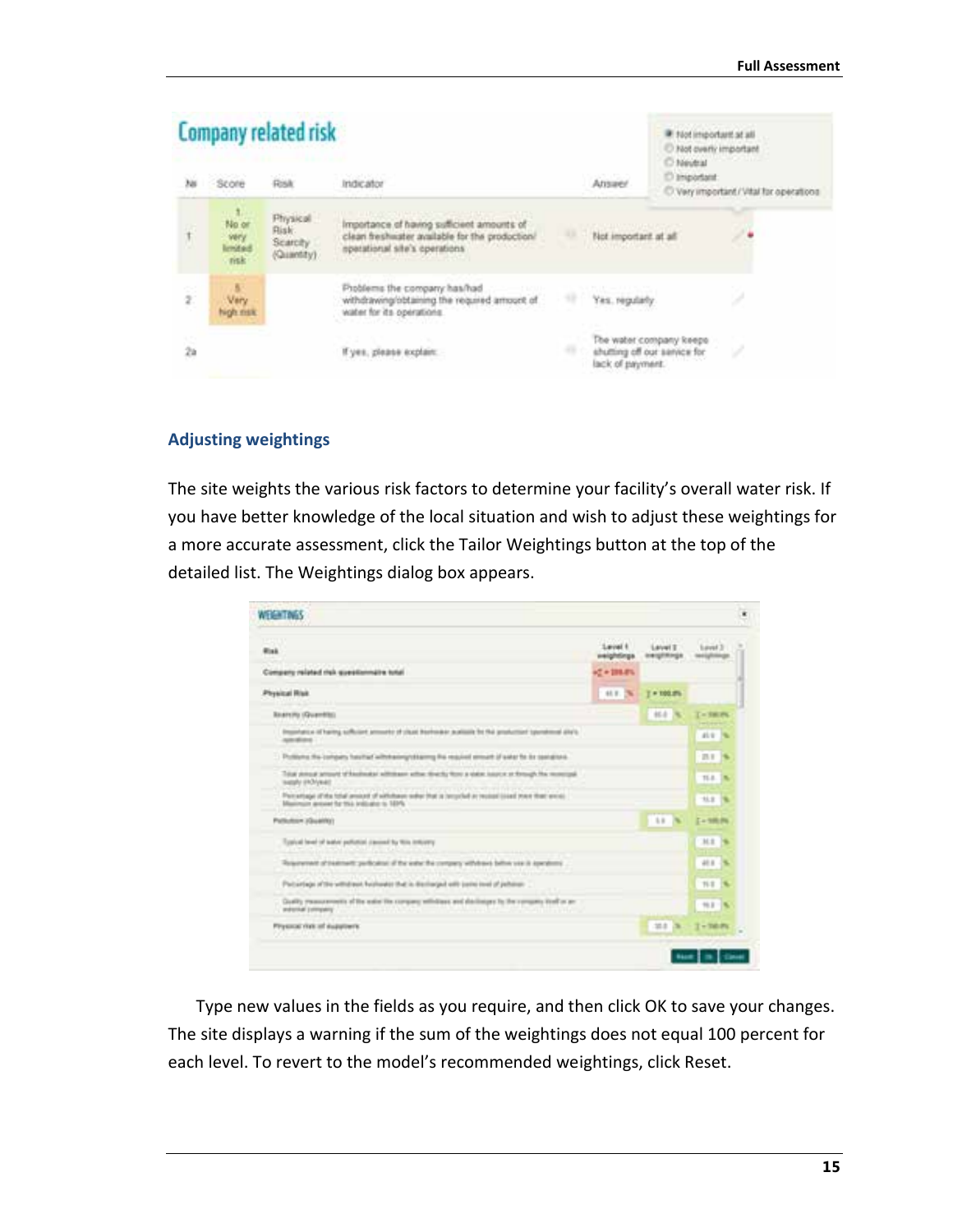### <span id="page-19-0"></span>**Reports**

The Reports tab provides links to reports about the water risk for your client, company or facility. Much of the information in these reports comes from the questionnaire, the portfolio results, and the facility results.



The Water Risk Filter produces three automatically generated reports covering all relevant items of the risk assessment:

- **Portfolio-level report.** This report contains high-level risk results for all the assessed facilities of your company or client and provides insight on the exposure to water risk on a portfolio level. The report represents risk scores in a matrix and a list, and it plots the facilities on detailed water-scarcity and pollution maps.
- **Facility-level report.** This report contains all the information of a specific facility's risk assessment, including the heat map and all underlying individual risk indicators. It also plots the company on water-scarcity and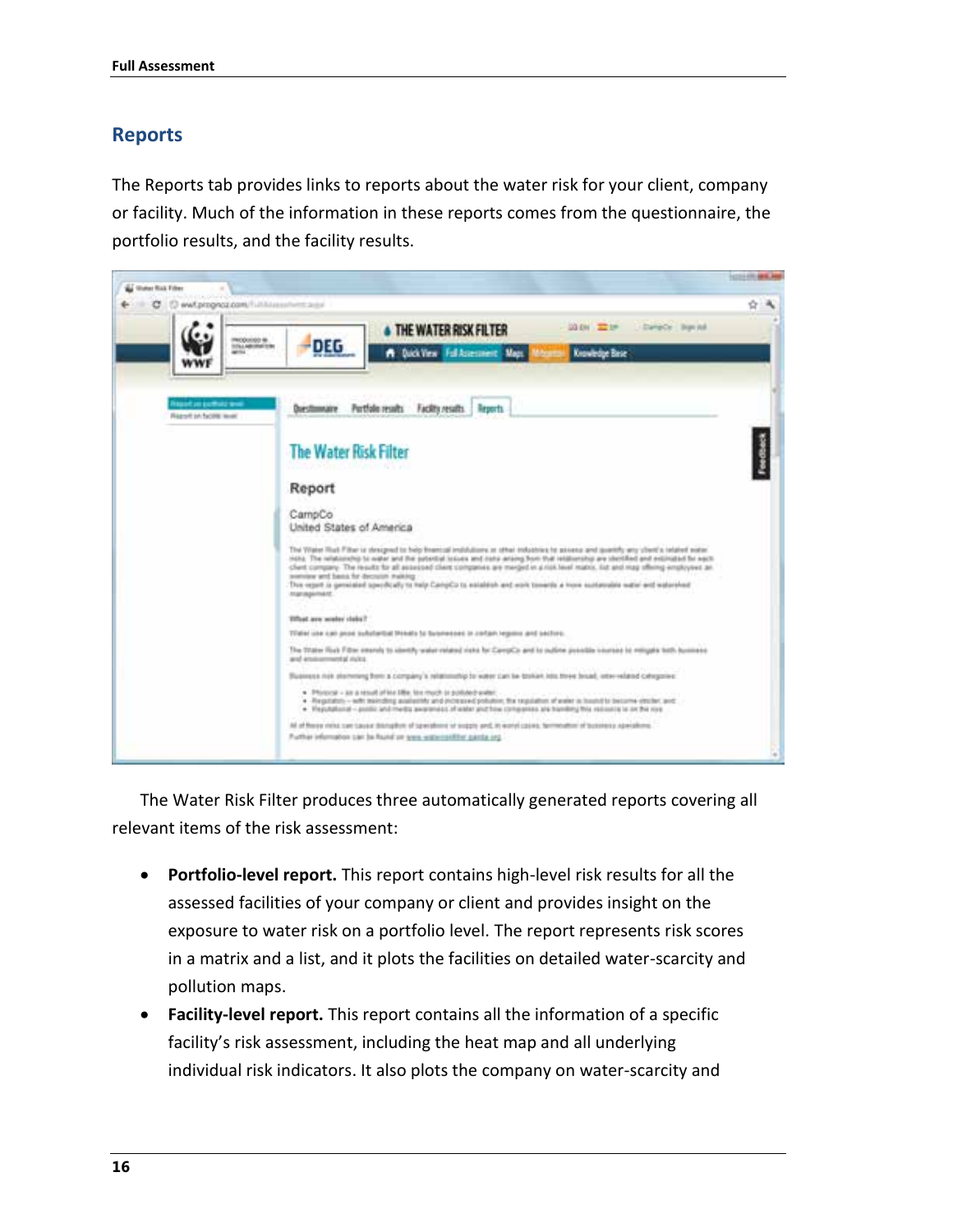pollution maps and generates examples of mitigation responses based on the facility's three highest risks.

 **CDP report.** We are working together with the Carbon Disclosure Project (CDP) to ensure that you have a head start in filling in the next CDP questionnaire for water. We provide all the information that is available for your company on a portfolio level in the same structure as the CDP Water Initiative questionnaire. The site supplies this report in Word format, so that you can copy and paste your answer into the CDP questionnaire, which gives you the opportunity to amend your answers.

These reports contain interactive features, including maps and selectable facilities. The precise set of features depends upon which report you choose.

 **To view a report,** click its title in the list on the left. For the facility-level report, please select the relevant facility from the list that appears.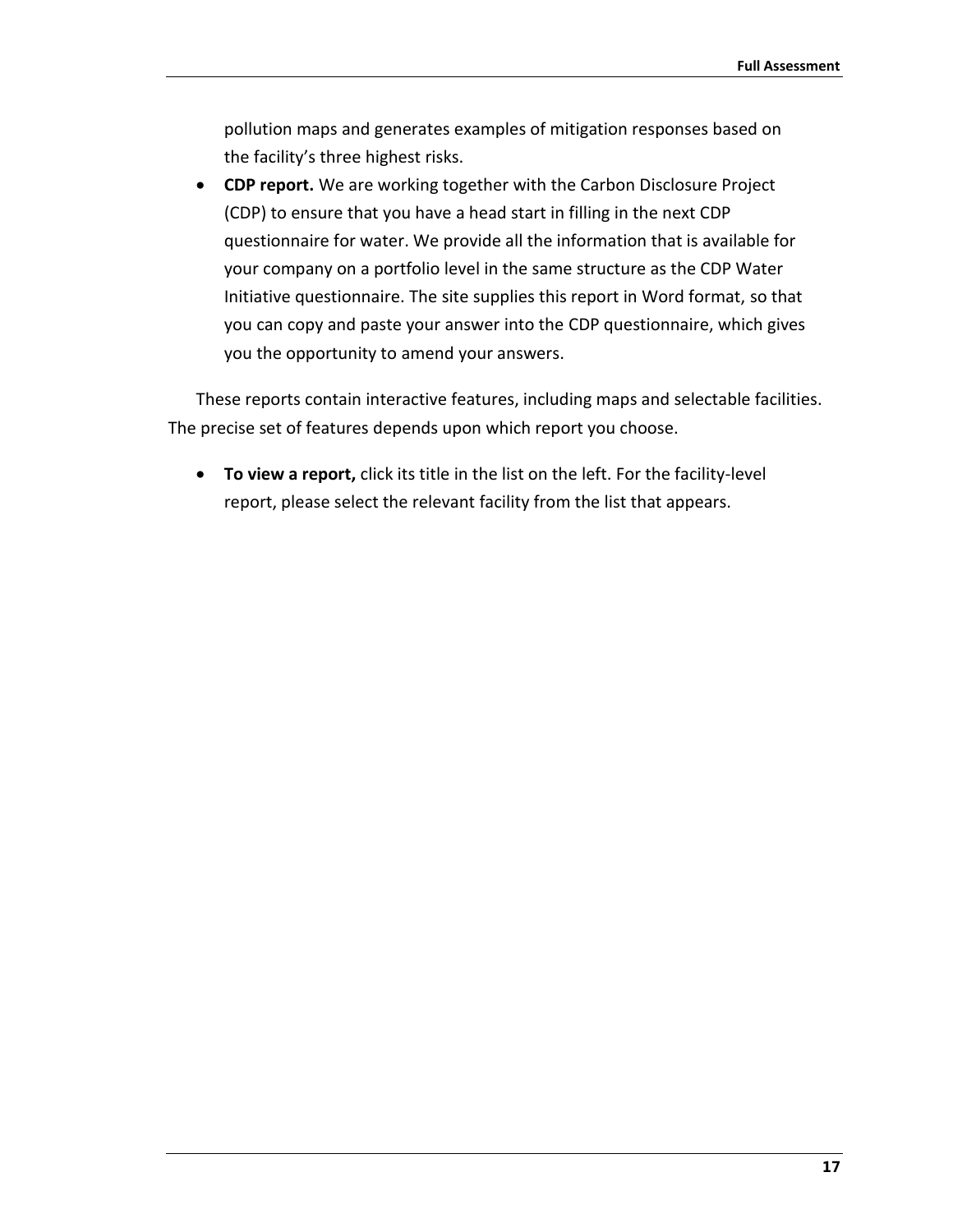### <span id="page-21-0"></span>**Maps**

The Maps section enables you to view various maps concerning water-risk-related issues. Some of the maps are Google maps, while others are Flash maps; these two map types provide slightly different features.



- **To view a map,** click its name in the Maps list.
- **To adjust the view of the map,** click the region of the world that you want to see in the bar along the bottom of the map. If you are currently viewing a Google map, you can also pan and zoom.
- **To get more information about a highlighted region,** either click the region (for a Google map) or hover over the region with the mouse pointer (for a Flash map).
- **To get more information about a facility on a Google map,** click one of the red map pins. The site takes you to the Facility Results tab of the Full Assessment area for the selected facility.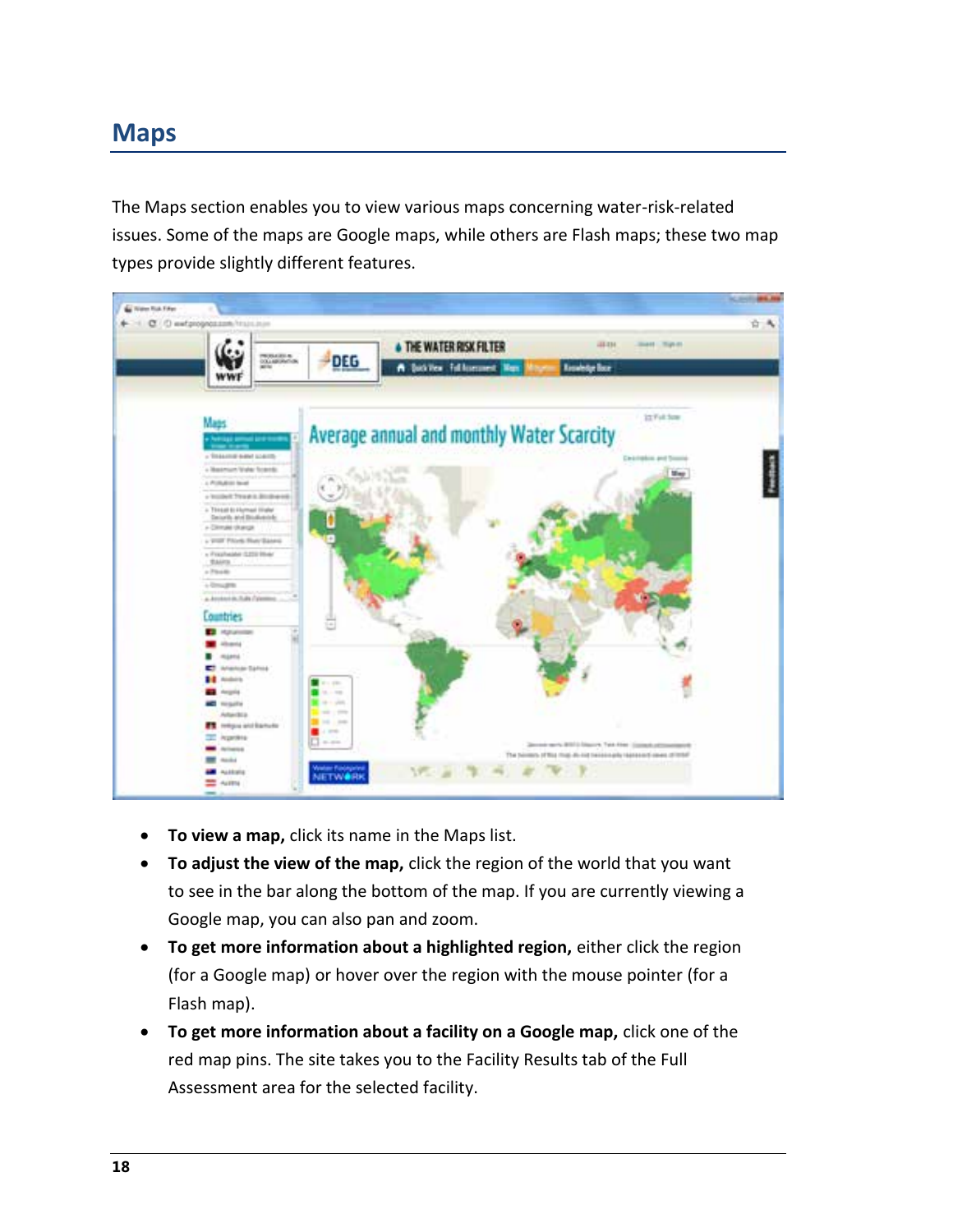**To view the map at full size,** click the Full Size link above the map.

Some maps feature interactive overlays or *layers.* Scroll to the bottom of the Maps list; if the currently selected map provides layers, they appear here.

| Maps                |  |
|---------------------|--|
| Layers:             |  |
| $\nabla$ Facilities |  |
| Annual average      |  |
| January             |  |
| February            |  |
| March               |  |
| April               |  |
| $\Box$ May          |  |
| U June              |  |
| <b>July</b>         |  |
| August              |  |
| September           |  |
| October             |  |
| November            |  |

<span id="page-22-0"></span>Check the checkboxes of the layers that you wish to show on the map, and uncheck the checkboxes of the layers that you wish to hide.

### **Viewing country reports**

You can also view specific country reports from the Maps section.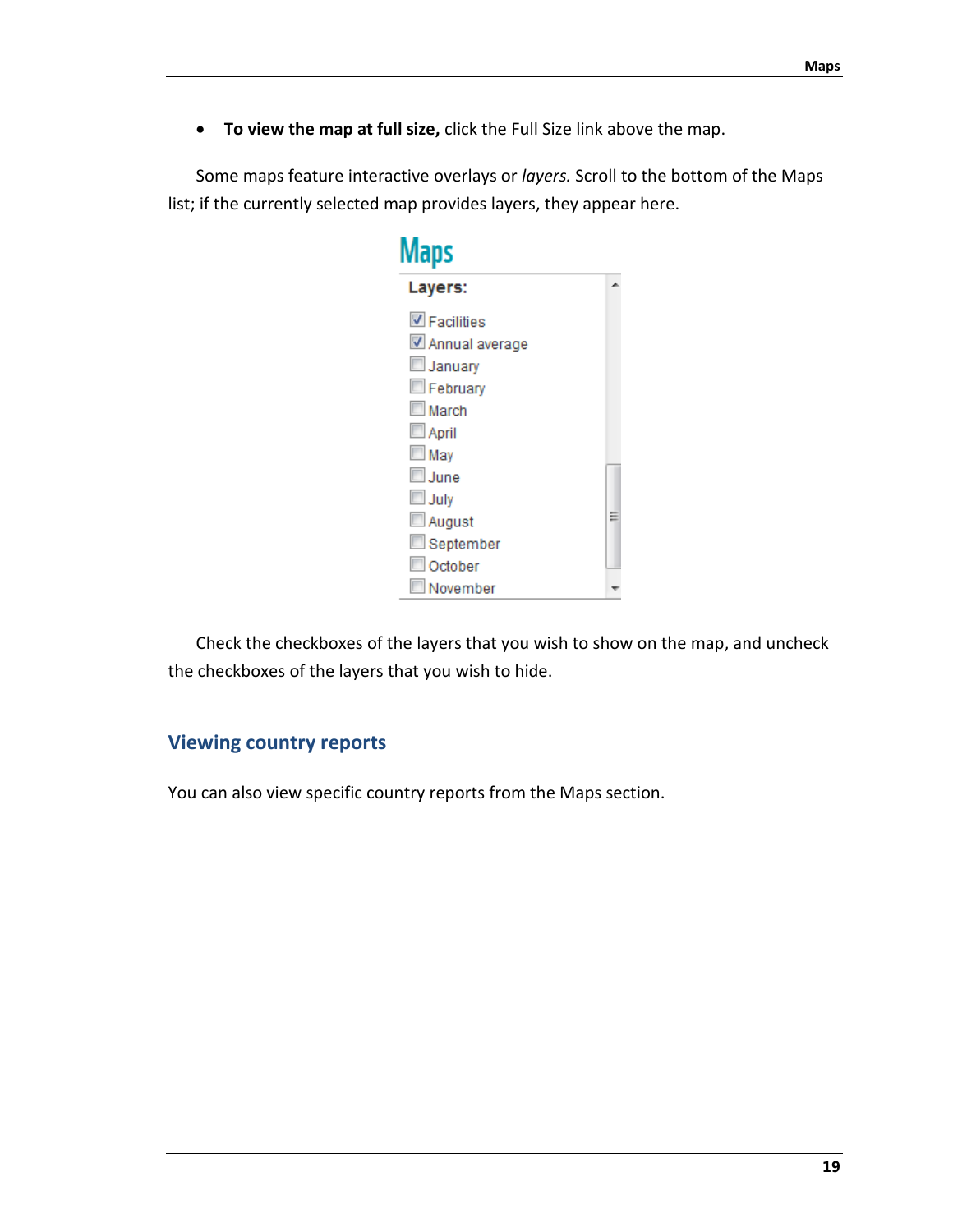

Most of the country profiles contain expandable sections of text. To expandFor most of the country profiles, you can op

- **To view a country report,** click the name of the country under the Countries list.
- **To expand a section of text,** click the section's + button. These sections contain descriptions of the physical, geopolitical, regulatory, and religious or cultural aspect of water in the country.
- **To show the description and source of a quantitative indicator,** hover over the indicator with the mouse pointer.
- **To compare the country's score for a quantitative indictor with that of other countries of the world,** click the indicator.
- **To return to the most recent map,** click the Back To Map button at the top of the report.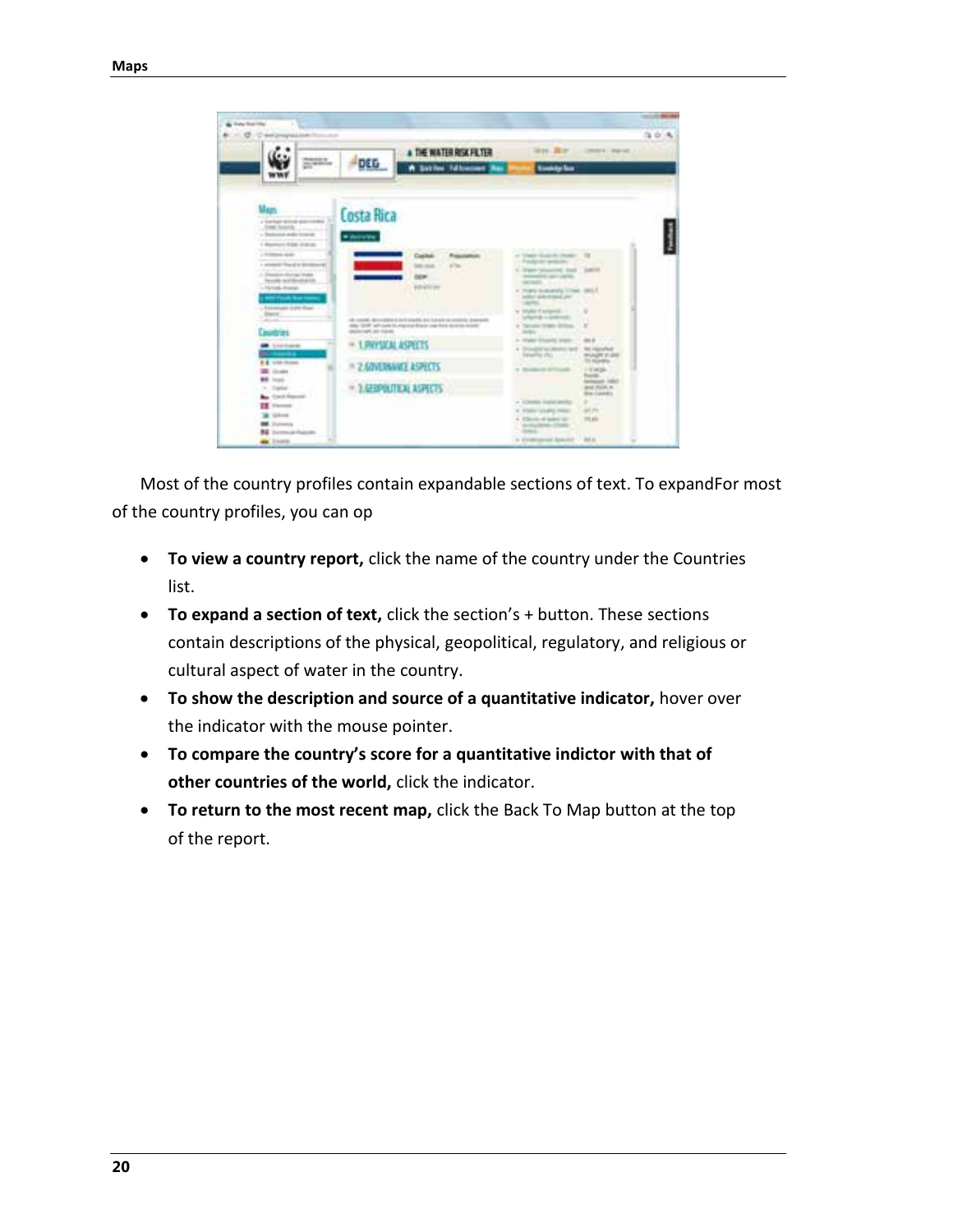# <span id="page-24-0"></span>**Mitigation**

The Mitigation area of the site offers valuable suggestions for reducing the water risk for your company or facility. You can also read case studies about how other companies have managed and mitigated their risks.

<span id="page-24-1"></span>This area has two tabs: Mitigation and Case Studies.

### **Mitigation**

The Mitigation tab presents a matrix of risk factors and types of risk.



To view information at any intersection of the matrix, simply roll the mouse over the corresponding card.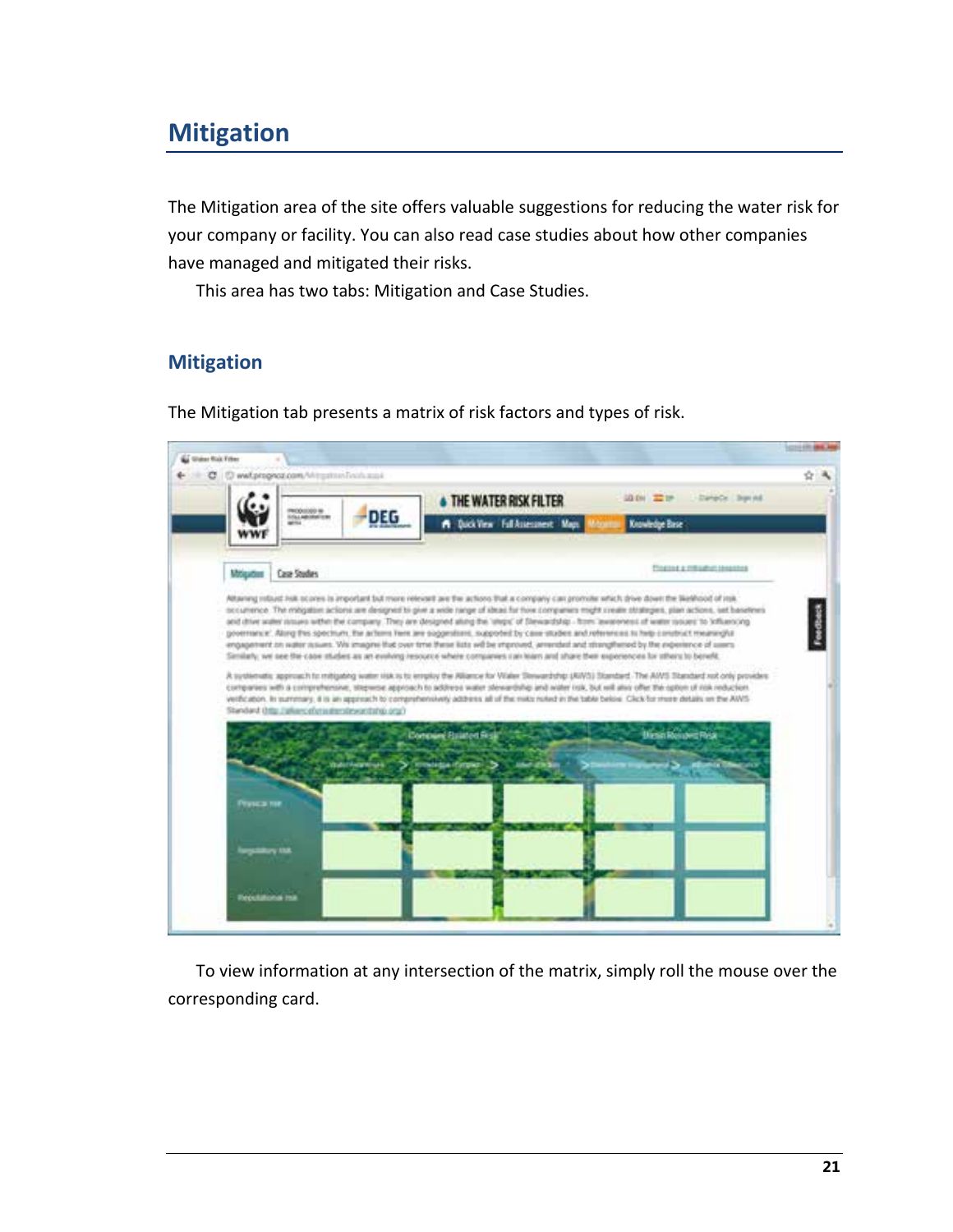

To view the mitigation information on a separate page, click the card.



Click the Quick View control to review your current location in the matrix. While this control is open, you can move to another location by clicking it.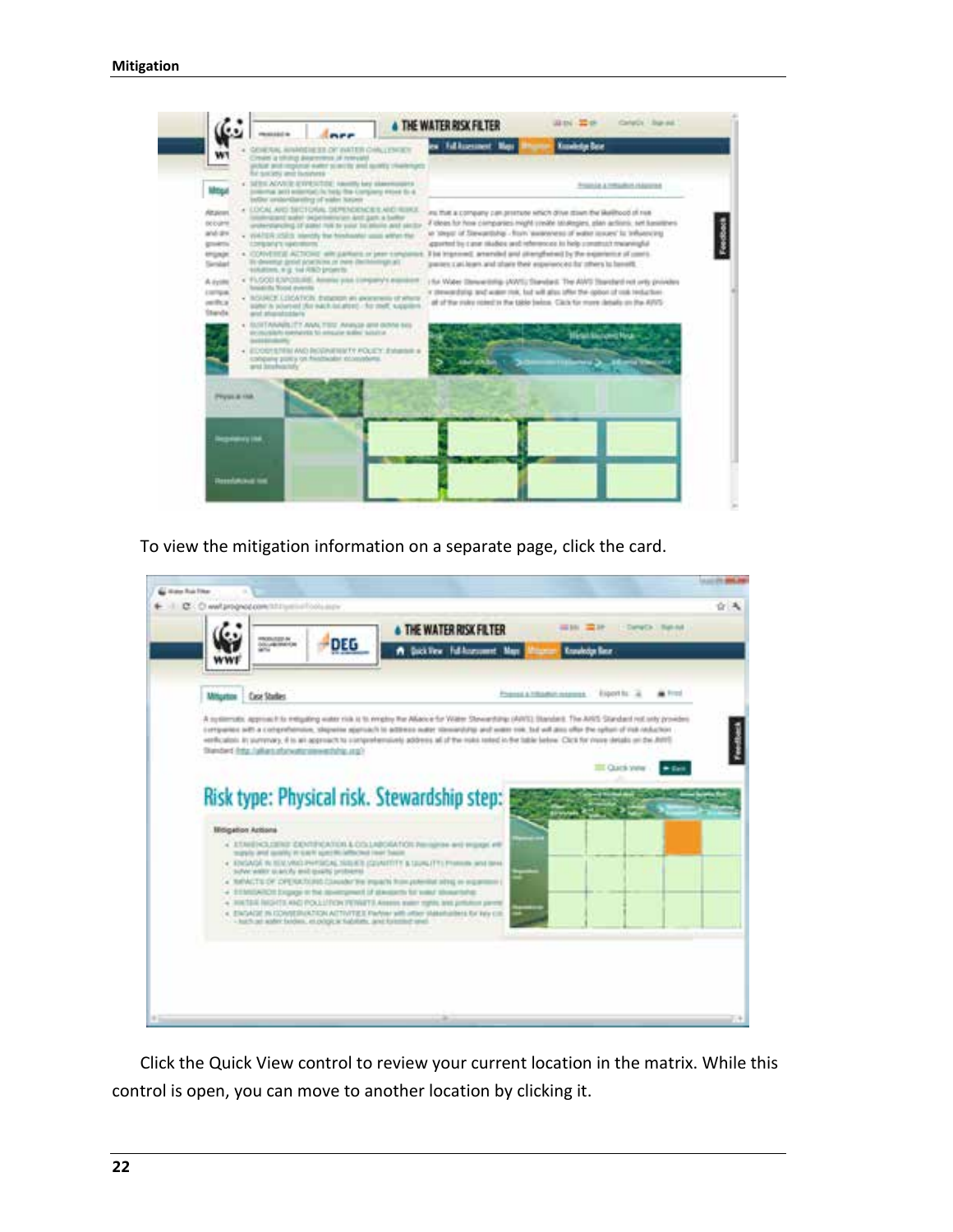Return to the original view of the matrix by clicking Back.

 **To propose a mitigation response of your own for any intersection on the matrix,** click the Propose A Mitigation Response link. The site launches your default email program if necessary and opens and addresses a new email. Write your suggestion, and send the email. WWF will follow up with you, and we may consider your suggestion in future versions of the site.

#### <span id="page-26-0"></span>**Case Studies**

The Case Studies tab provides links to a number of detailed reports concerning the mitigation actions that various companies have implemented to reduce water risk.



- **To view a case study,** click its name in the list.
- **To search the list,** type a search term in the search field, and press ENTER.
- **To filter the list by category or industry,** check the appropriate dimension, choose an option from its drop-down menu, and click Apply Filter.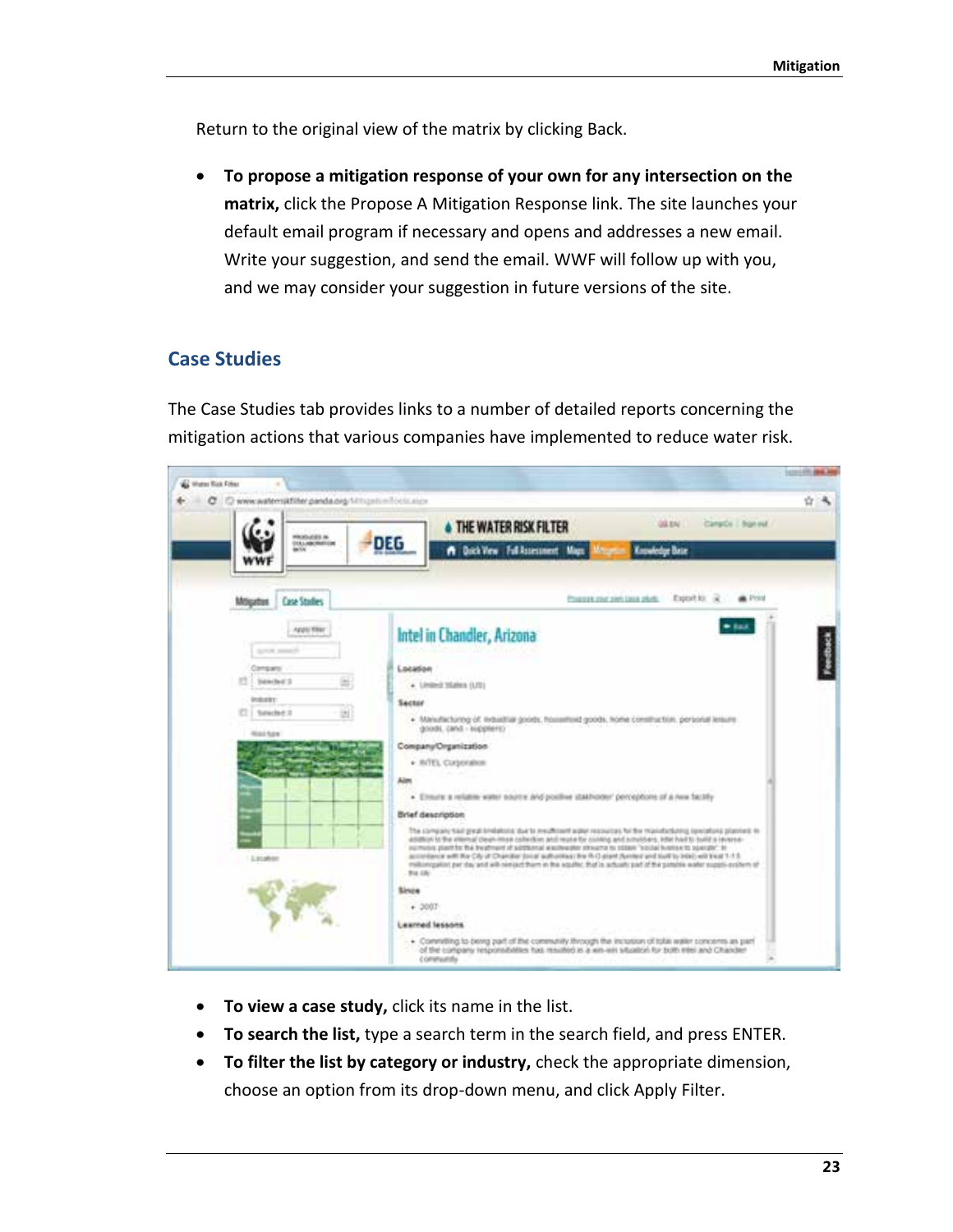- **To filter the list by risk type,** click the desired intersection or intersections on the matrix, and click Apply Filter.
- **To filter the list by country,** click the map. The site opens the Filter By Country dialog box. Click the desired country or countries, and click OK to close the dialog box.
- **To export the case study,** click an icon next to Export To. Your browser downloads the case study in the corresponding format.
- **To open a print-ready version of the case study,** click the Print link.
- **To propose a case study of your own,** click the Propose Your Own Case Study link. The site launches your default email program if necessary and opens and addresses a new email message. Write your case study, and send the email. WWF will follow up with you, and we may consider your case study in future versions of the site.
- **To return to the list of case studies,** click the Back button at the top of the case study.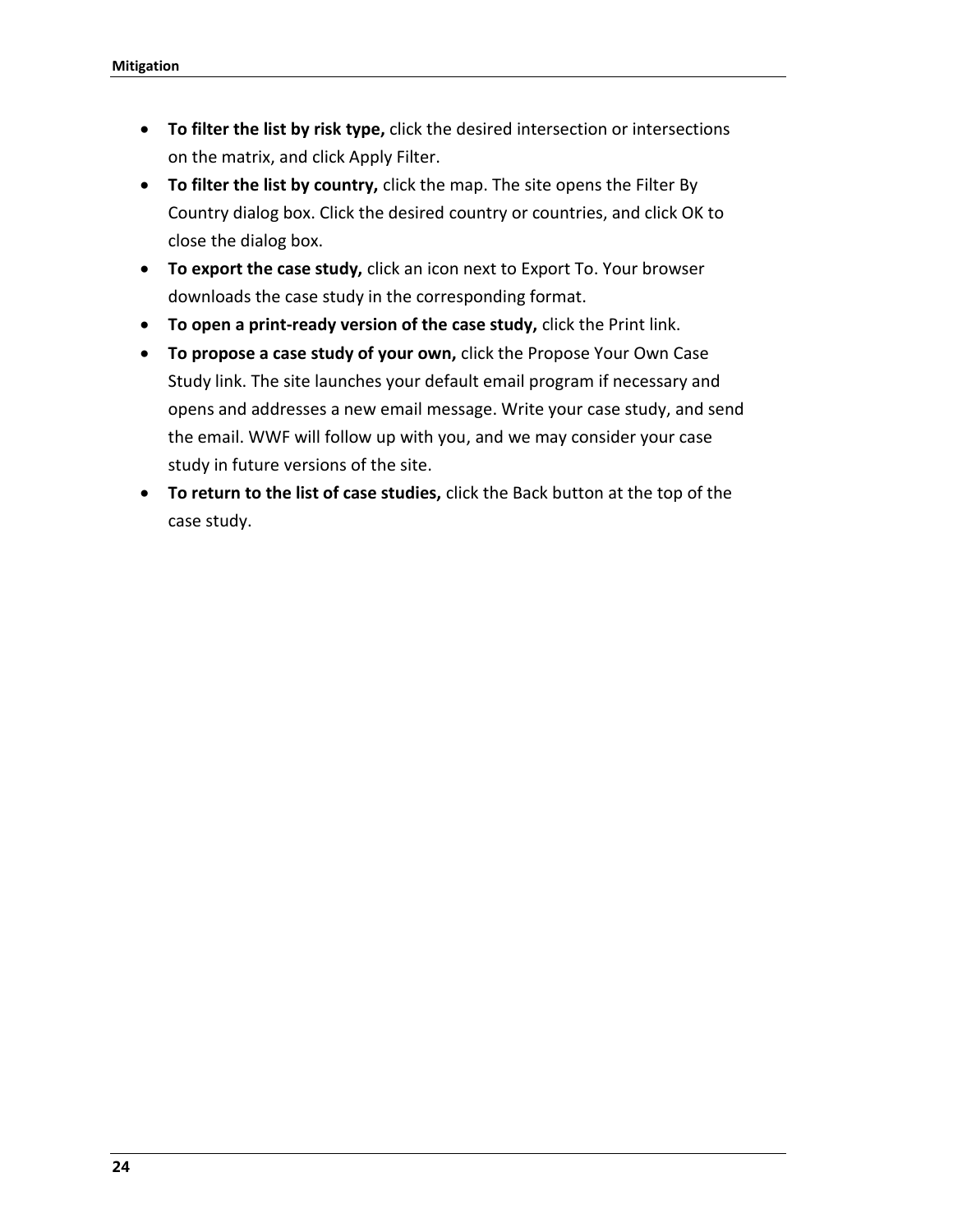# <span id="page-28-0"></span>**Knowledge Base**

The Knowledge Base area of the site provides links to a number of different statistics and resources about water risk and stewardship.



- **To view an article,** click its name in the Knowledge Base list.
- **To view a country report,** click a country name under the Countries list. The site takes you to the corresponding country report in the Maps section.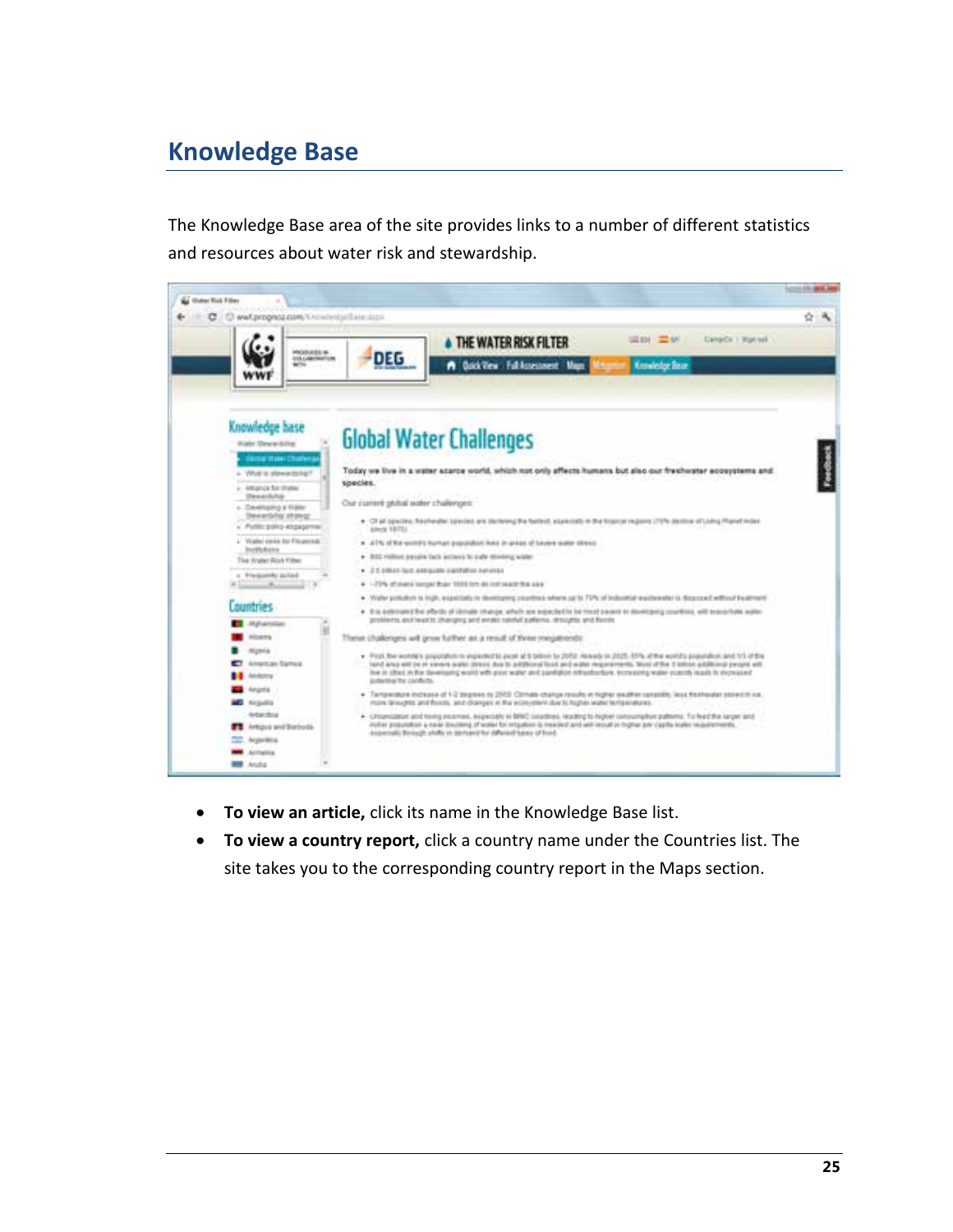# <span id="page-29-0"></span>**Admin Panel**

The Admin Panel enables a portfolio-level user to create new facility-level users and administer their logins. Facility-level users may review the information in the Admin Panel but not edit it.

 **To open the Admin Panel,** go to the home page, and click the name of your login at the top right of the browser window. The Admin Panel opens in a new browser window or tab.

<span id="page-29-1"></span>The Admin Panel has two tabs: Modules and Facilities. Access these tabs by clicking their names in the navigation bar.

### **Modules**

The Modules tab enables you to create users and assign privileges to their accounts.

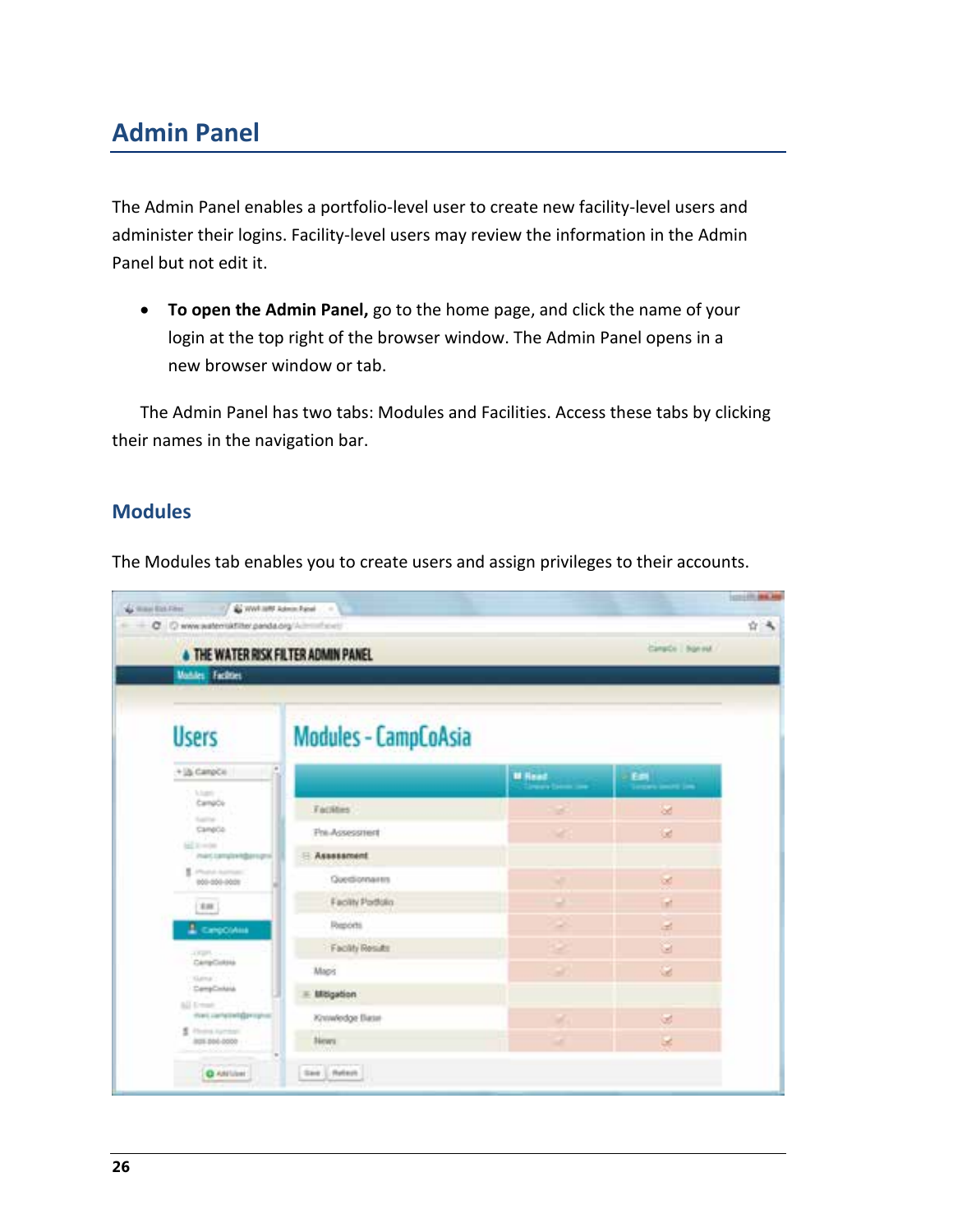#### <span id="page-30-0"></span>**Adding a user login**

To add a user login, follow these steps:

1. Click the Add User button at the bottom of the Users list. The site displays the New User dialog box:

| <b>Trust</b>                             | ٠ |
|------------------------------------------|---|
| <b>Filtering</b>                         |   |
|                                          |   |
| Posselet                                 |   |
| Confort Pasquord<br><b>Manufacturers</b> |   |
|                                          |   |
|                                          |   |
|                                          |   |

- 2. Fill in the requested information for this user login. Note that you control the login name and password.
- 3. Click Save. The New User dialog box closes, and the site adds the user login to your company.

#### <span id="page-30-1"></span>**Assigning permissions to a user login**

To assign permissions to a user login, follow these steps:

- 1. From the Users list, click the desired user login. The site displays the permissions for this login in the table. You can expand the list of permissions under Assessment and Mitigation by clicking their + buttons.
- 2. Check the checkboxes for those permissions that you want to grant in the corresponding *modules* or areas of the site. (Please note that an Edit permission automatically grants Read permission also.) You may also uncheck a permission that you previously granted to revoke this particular permission.
- 3. Click Save.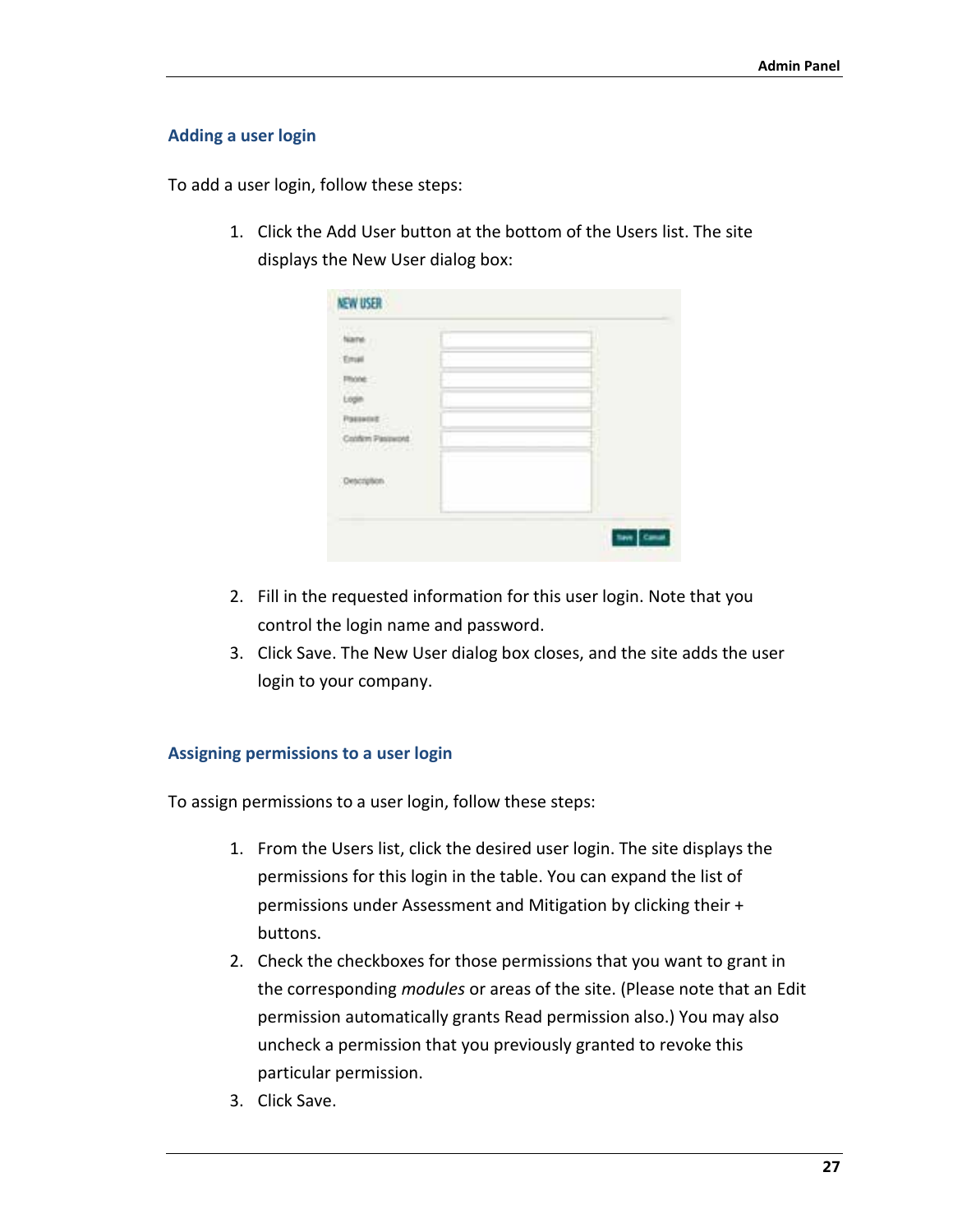**NOTE** You cannot edit the permissions for your profile-level login.

#### <span id="page-31-0"></span>**Editing a user login**

To edit a user login, select the desired login in the Users list, and then click the Edit button under the login's details. The site opens the Edit User dialog box; the fields on this dialog box change depending on whether you are editing a portfolio-level login or a facility-level login.

<span id="page-31-1"></span>Change the values in the fields as you require, and click OK.

#### **Deleting a user login**

To delete a user login, select the desired login in the Users list, and then click the Delete button under the login's details. The site displays a confirmation message; click OK to delete or Cancel to cancel.

#### <span id="page-31-2"></span>**Facilities**

The Facilities tab enables you to assign the facilities in your company to specific facilitylevel users.